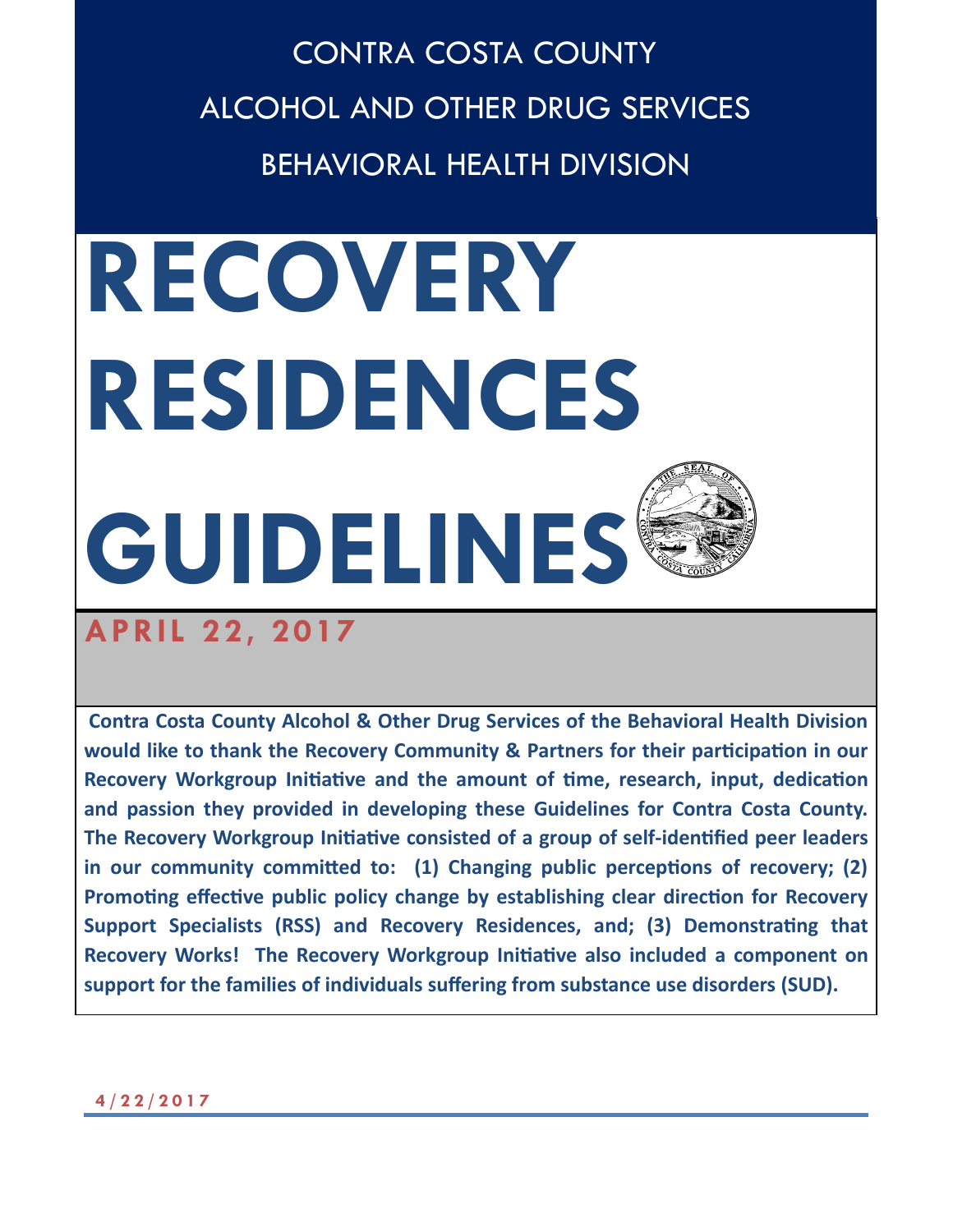#### **R E C O V E RY R E S I D E N C E S : A D E F I N I T I O N**

Also known as Sober Living Environments (SLE) are a safe, clean, sober, residential environment for individuals who have completed or are currently enrolled in Substance Use Disorder (SUD) treatment and are committed to sobriety that promotes individual recovery through positive peer group interactions among house members and staff. Sober living housing is affordable, alcohol and drug free and allows the house members or residents to continue to develop their individual recovery plan and to become self-supporting. In doing so, the SLE must co-exist in a respectful, lawful, non-threatening manner within residential communities in Contra Costa County (CCC). For the purposes of these Certification Guidelines, these types of environments shall be known as Recovery Residences.

#### **P U R P O S E**

Alcohol and Other Drug Services (AODS) offer an array of treatment and recovery services in Contra Costa County. AODS works in collaboration with other County Departments including Probation, Courts, Homeless Program, etc., who rely on the integrity of the services provided. AODS is the entity responsible for monitoring the safety and the standards of all of the Department of Health Care Services (DHCS) certified Substance Use Disorder Treatment programs in the County. Once certified, Recovery Residences will also be monitored by AODS staff and in this way AODS can offer individuals referred to these facilities a safe haven from the influences of drugs and alcohol as they pursue their individual journey through long term recovery. In doing so, AODS seeks to address the following objectives: 1) Increase the safety of the community, 2) Support the integrity of properly operated houses, and 3) Further reduce stigma associated with individuals who suffer from SUD issues.

#### **P E R S P E C T I V E**

These guidelines are a minimum standard to which AODS will provide oversight and quality assurance through annual site visits, audits and annual reporting with contractual Recovery Residences. Contra Costa County (CCC) Recovery Residences must be certified pursuant to these guidelines prior to receiving county-based referrals or funds. The AODS System of Care shall implement these guidelines consistent with the individual personal rights of the residents and the community welfare.

#### **C E R T I F I C A T I O N**

In addition, Recovery Residence providers who seek to enter this continuum of care through a contract with a county organization must comply with the requirements of these guidelines and become certified through the California Consortium of Addiction Programs and Professionals (CCAPP). These guidelines are the result of the combined experience of other counties and organizations that felt it important that a minimum set of standards are necessary for the operation of quality Recovery Residences. The standards are compatible with a wide variety of organizational models.

#### WHO MUST OBTAIN CERTIFICATION?

Any Recovery Residence operating in CCC that receives County referrals or funds must be currently certified by CCAPP, and shall have a current and valid certificate of compliance on file with the AODS Administration. Facilities not receiving County funds or referrals are exempt from the certification guidelines.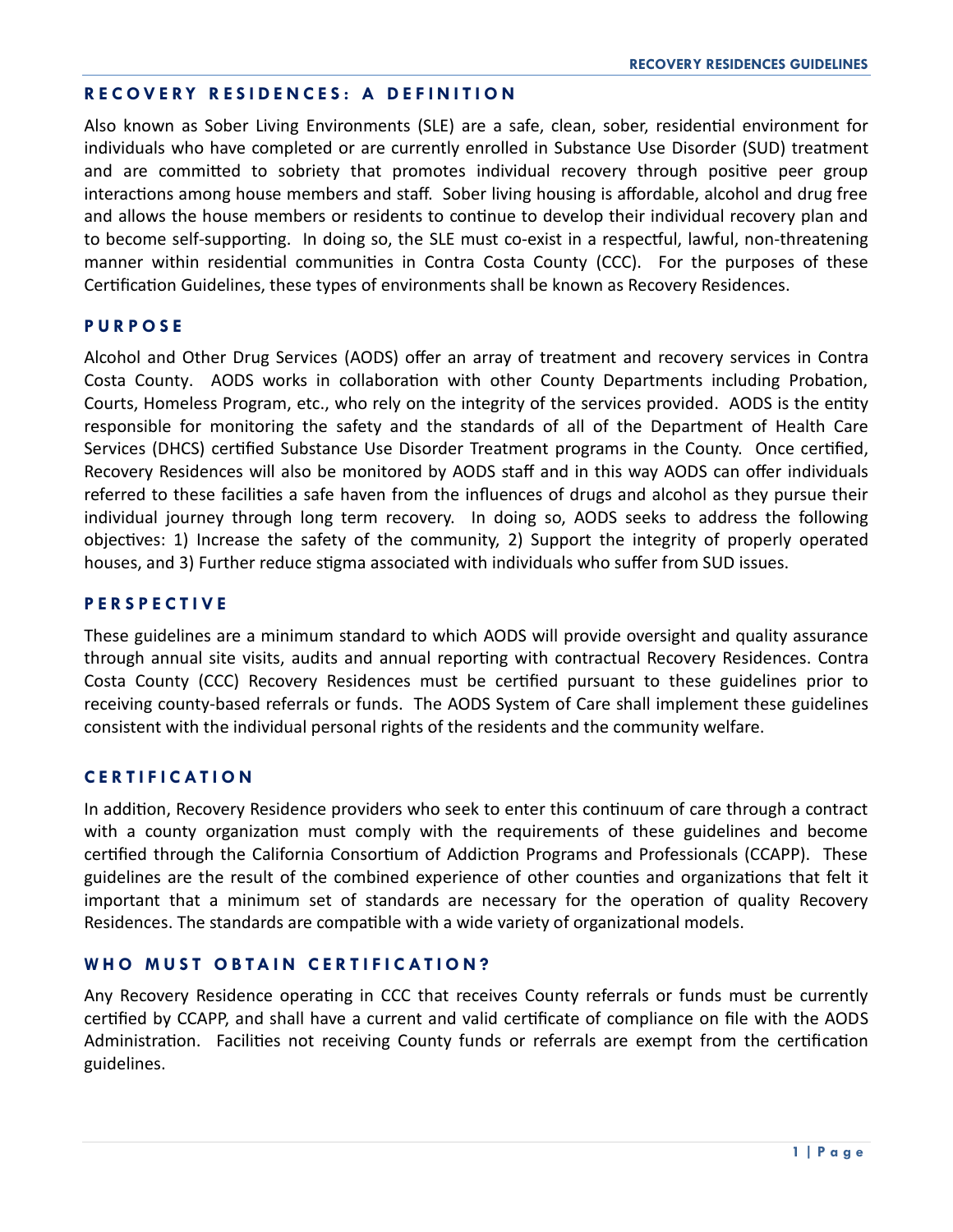The certification guidelines apply to any person, firm, partnership, association, corporation, county, city, public agency, or other county governmental entity that operates, establishes, manages, conducts or maintains a facility providing twenty-four (24) hour a day Recovery Residences.

The certification guidelines do not prohibit an individual or business from operating a sober living environment that is not certified, but those facilities will not receive referrals or funding from the County.

# **CERTIFICATION OF EACH FACILITY**

- 1. A Recovery Residence facility shall meet the certification guidelines for each physical building. Each certification is good only for the property listed on the certificate. The certificate will be submitted as part of the documentation required in the contract process;
- 2. Once certified, the facility will be placed in the California Recovery Resources and the responsible party will be asked to update and submit a weekly bed availability listing to Alcohol and Other Drugs Services where we will centralize system capacity;
- 3. Certification is good for one (1) year;
- 4. The Quality Assurance Unit may conduct a site inspection of the facility with or without advance notice during regular business hours, and upon presentation of proper identification, in order to determine compliance with the certification and operation guidelines;
- 5. All Recovery Residences must abide with all federal, state, city, and county laws and regulations;
- 6. Staff is mandated reporters of suspected child abuse/neglect and will make Child Protective Services (CPS) reports as necessary.

# **BUILDING AND GROUND REQUIREMENTS**

Prior to certification, each sober living facility shall conform to all applicable local jurisdiction regulations as follows:

- 1. Conformance with all locally applicable zoning regulations;
- 2. Possession of all required local, county and state permits;
- 3. Conformance with applicable fire safety standards, including occupancy limit, and smoke and carbon monoxide detectors shall be installed in accordance with the local Fire Marshall regulations. An Emergency exit route and disaster plans should be clearly posted in common areas and reviewed annually.

# **Building and Grounds Requirements**

- a. The facility shall be clean, safe, sanitary and in good repair at all times. It shall also be ADA compliant;
- b. Exit doors must be clearly marked and barriers to appropriate personal contact among residents should be eliminated. Appropriate locks shall be in placed on all doors and windows;
- c. The interior of the facility shall be free of flies and other insects;
- d. The facility shall provide for the safe disposal of contaminated water and chemicals used for cleaning purposes;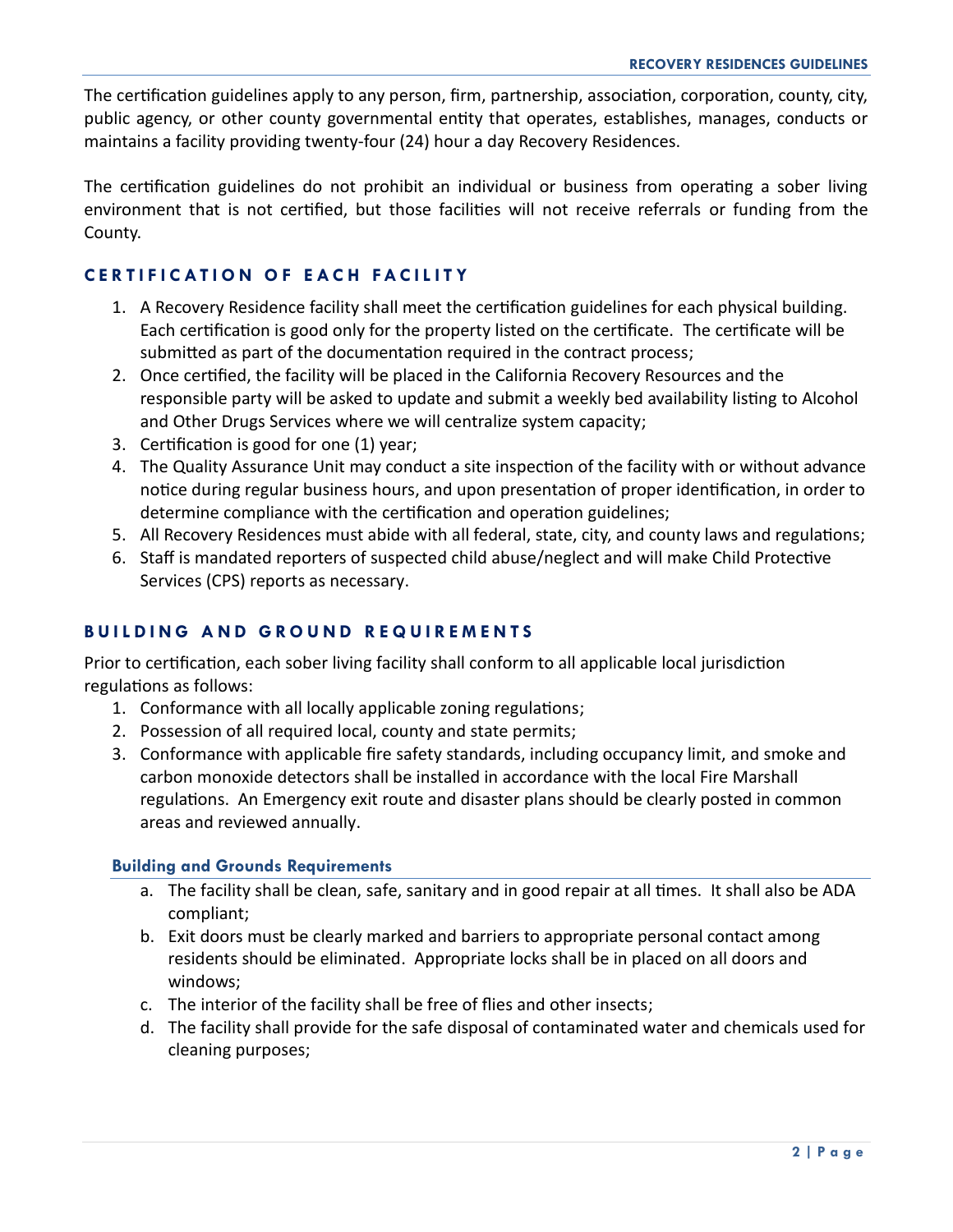- e. Living areas in the facility shall be separate and secure. Permanent walls, floors, ceilings and doors shall enclose the facility's living, sleeping, bathing and toileting areas. This does not preclude the use of more than one building or the use of wing(s) of a building or floor(s) of a building in meeting this requirement;
- f. All residents shall be protected against safety hazards within the facility through provision of appropriate protective devices, including, but not limited to, non-slip material on rugs;
- g. All outdoor and indoor passageways, stairways, inclines, ramps, open porches, and other areas of potential hazard shall be kept free of obstructions;
- h. Permanent or portable storage space shall be available for storage of facility equipment and supplies. Facility equipment and supplies shall be stored in an appropriate space and shall not be stored in space designed for other activities;
- i. Every in-ground pool and every above-ground pool that cannot be emptied after each use shall have an operative pump and filtering system;
- j. If children reside in the Recovery Residence, then all areas shall provide safety for the children.

#### **Bedrooms and Bathrooms**

Adequate living space for each resident in the bedrooms and bathrooms shall be provided as follows:

- a. Bedrooms shall not be overcrowded. The definition of a bedroom for the purposes of this requirement is the definition contained in the Uniform Building Code. There should be a minimum of seventy (70) square feet for the first two (2) people and fifty (50) square feet for each additional person in bedrooms;
- b. Each resident shall have a closet and dresser space made available to him/her;
- c. Adequate bathing, hand washing and toilet facilities shall be provided with a maximum ratio of one (1) bathroom facility per six (6) residents. Space for each resident's toilet articles shall be provided;
- d. The bathrooms shall be clean, shall provide privacy, and shall contain basic toiletry items such as soap and toilet paper;
- e. All toilets, hand washing and bathing facilities shall be maintained in safe and sanitary operating conditions;
- f. The facility shall provide each resident with an individual bed maintained in good repair, equipped with good springs and a clean mattress. Bunk beds are not excluded provided they otherwise meet the requirements.

#### **Fixtures, Furniture, Equipment and Supplies**

- a. Heating and cooling units shall be sufficient to keep residents comfortable at all times, and shall be in working order;
- b. All window screens shall be in good repair and be free of insects, dirt and other debris;
- c. The facility shall provide lamps or lights as necessary in all rooms and other areas to ensure the safety of all persons in the facility;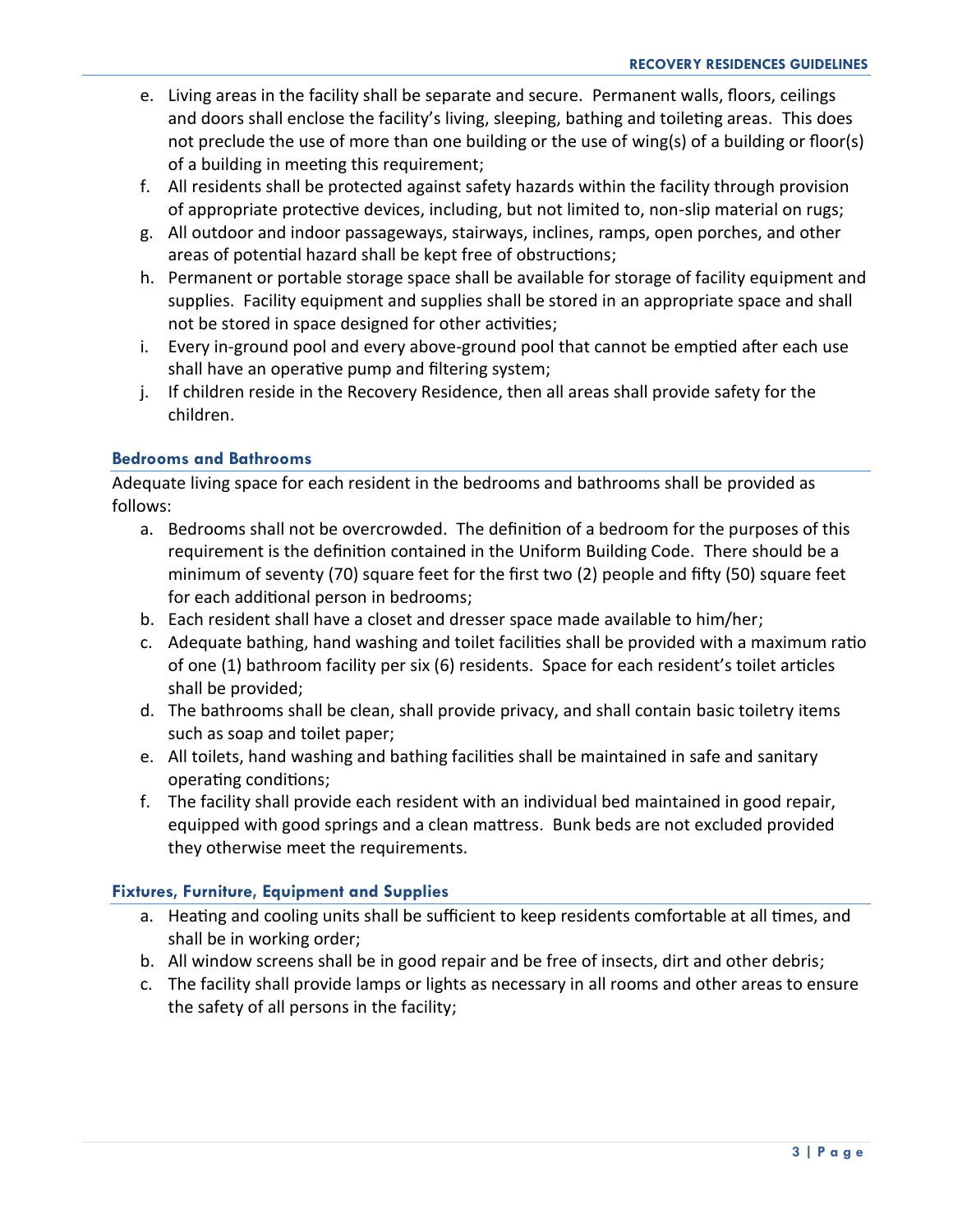- d. Hot water faucets used by residents for personal care shall meet the following requirements:
	- (i) Hot water delivered to plumbing fixtures used by the residents shall not be less than one hundred five (105) degrees Fahrenheit (forty point five (40.5) degrees Celsius) and not more than one hundred thirty (130) degrees Fahrenheit (fifty-four point four (54.4) degrees Celsius);
	- (ii) Taps delivering water at one hundred thirty-one (131) degrees Fahrenheit (fifty-four point nine (54.9) degrees Celsius) or above shall be prominently identified with warning signs;
- e. Stoves, refrigerators and cooking areas shall be kept clean and adequately maintained, and each resident shall have access to store and prepare food;
- f. Solid waste shall be stored, located and disposed in such a manner that it will not transmit communicable diseases, emit odors, create a nuisance, or provide a breeding place or food source for insects or rodents;
- g. All containers, including movable bins, used for storage of solid waste shall have tight fitting covers that are kept in place. The containers and covers shall be in good repair, leak proof and rodent proof;
- h. Trash containers, including movable bins, receiving putrescible waste shall be bagged and emptied at least once per week or more often if necessary to comply with subsection (f) above.

# **G O O D N E I G H B O R H O O D P O L I C Y R E Q U I R E M E N T S**

The purpose of the Certification Guidelines is to promote safe and effective services for residents with substance use issues. Neighborhood support of an alcohol or drug recovery facility enhances the facility's ability to meet this goal.

To increase the likelihood that the residents of the facility are able to be integrated into the community with an improved quality of life, it is required that each facility shall adopt a good neighbor policy similar to the one described below.

#### **Neighborhood Complaints**

- The facility is in a better position if it has the first opportunity to respond to concerns;
- Each facility shall ensure that the neighboring residents are advised about whom to contact at the facility if they have complaints or questions, and how to get in contact with that person;
- Each facility shall develop a written protocol of procedures for staff to follow when a complaint is received;
- Each facility shall train the staff member(s) responsible for receiving complaints and questions to field complaints in a positive way;
- If a neighbor's complaint is legitimate, the facility shall address it with a commitment that steps will be taken immediately to prevent its happening again. The facility shall review its systems and/or staff to make changes or improvements as needed.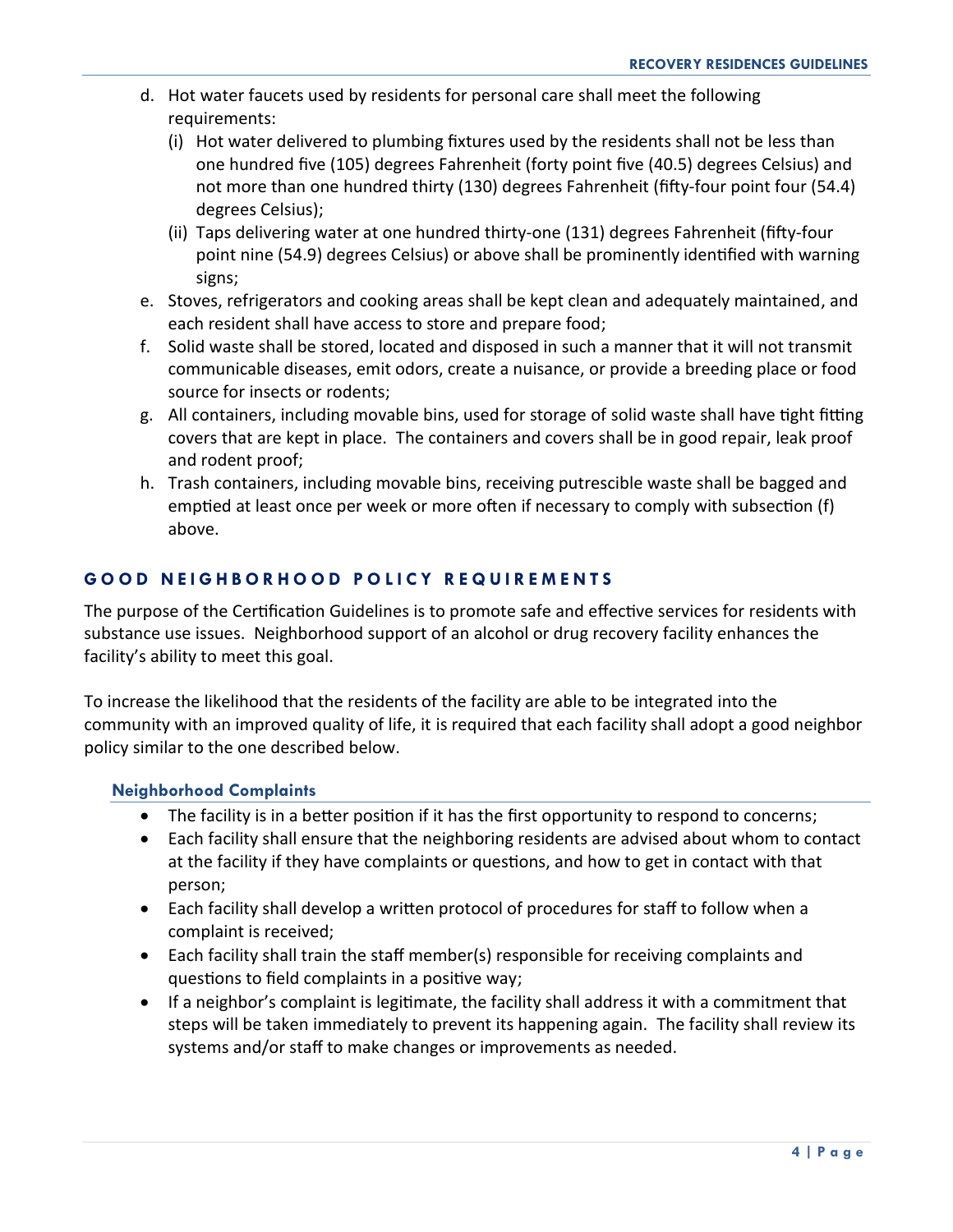# **P O L I C I E S A N D P R O C E D U R E S**

Each Recovery Residence shall have a current Policies and Procedures Manual that sets forth the rules, regulations, expectations, and governance and grievance procedures of the house. Each house member shall receive a copy upon admission and be familiar with the policies and procedures contained in the Policy and Procedures Manual and will sign an agreement to abide by them while a member of the house. At a minimum, a House Policies and Procedures Manual shall contain the following:

#### **I. Standards of Operation:**

The Recovery Residence shall provide safe housing, free from alcohol and other drugs which, at a minimum, shall include the following components:

- 1. Residents shall be required to attend a weekly regular house meeting with house manager or designee. These meetings will be in a group setting with other residents of the Recovery Residence;
- 2. Residents will equally share regular housekeeping activities necessary **(or optional)** to maintain the residence such as: cooking, laundry, housecleaning, yard work, etc.;
- 3. Each Recovery Residence shall have a "common area" with adequate space for the proper number of residents to assemble for social and/or other group activities;
- 4. Each Recovery Residence shall have adequate personal space for each resident to be provided dignity, respect and appropriate privacy at all times, and the Recovery Residence will comply with applicable guidelines for the amount of square feet per resident and the number of residents per room;
- 5. Recovery Residence designee and house manager shall take appropriate measures to ensure that the personal property of each resident is secure;
- 6. The Recovery Residence shall establish and maintain a culture and environment that is welcoming, compassionate, and understanding of the diversity of those they serve;
- 7. All residents shall have access to the kitchen, refrigerator, stove, dining room, laundry facilities, restrooms, and showers to ensure basic needs are met;
- 8. The Recovery Residence shall post a written description of the procedural processes regarding chores, assignment of roommates, and primary house rules in a space that is accessible to all residents;
- 9. The Recovery Residence shall be a non-smoking residence. If the operator's policy is to allow smoking on the property, a smoking area must be designated clearly in an outdoor space where smoke will not affect neighbors and is in compliance with any and all local smoking rules/ordinances. Any and all litter generated in a designated smoking area must be cleaned up daily;
- 10. Each Recovery Residence shall create an activity binder with opportunities for residents to engage in daily recreational, cultural, physical, and spiritual activities, either as an individual or with a group available in the community;
- 11. All Recovery Residence residents MUST be engaged in employment, treatment education, volunteer work, active job search (for a defined period), or other approved daily activities conducive to the recovery process;
- 12. Recovery Residence owners are responsible for ensuring neighborhood parking is in compliance with town/city ordinances and is NOT intrusive to neighbors.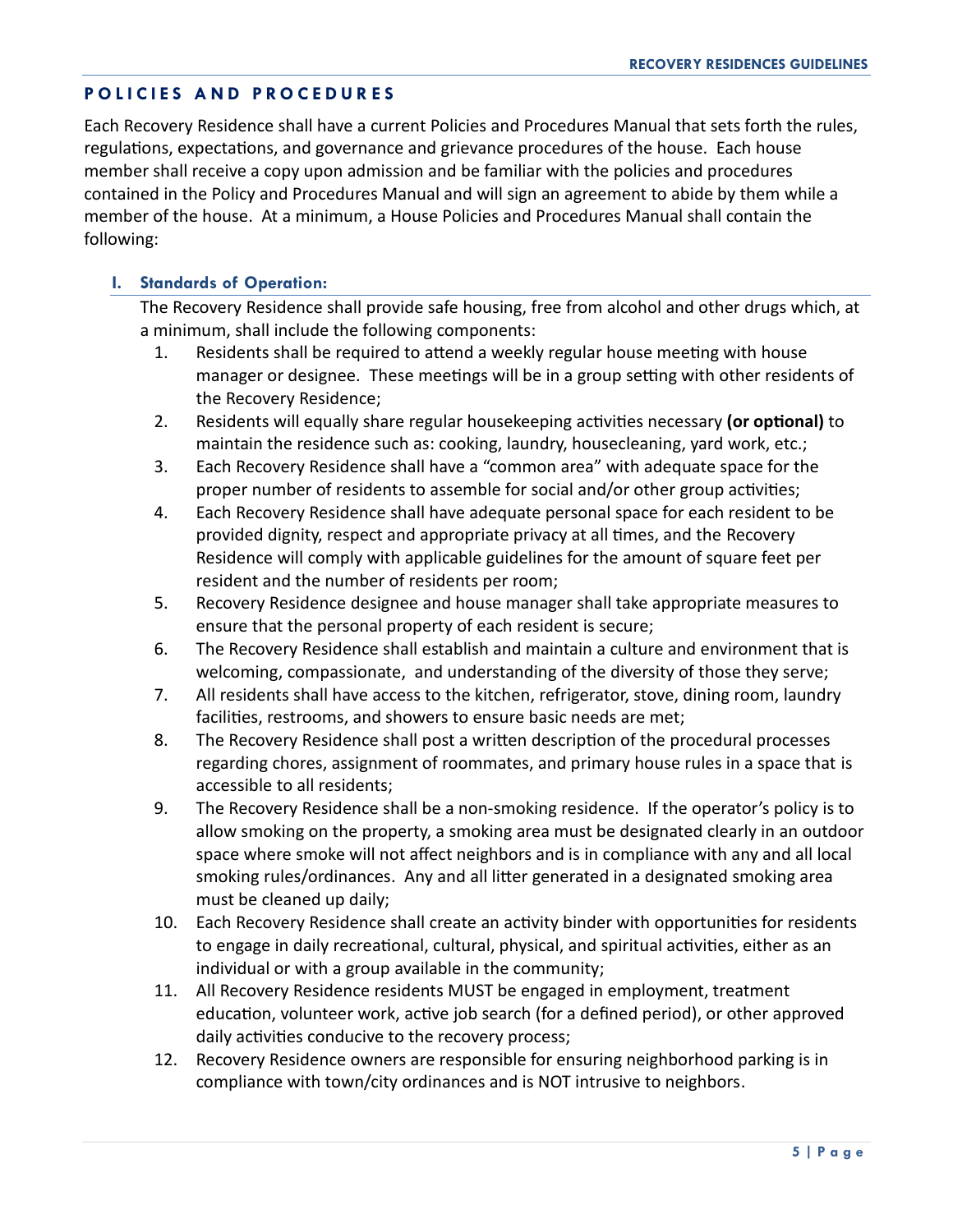#### **II. Admission and Discharge**

Each Recovery Residence shall:

- 1. Have a written admission procedure;
- 2. Have a written policy for discharge, grounds for discharge and discharge protocols that address the personal property of residents, referral to further services, cost of rent, and information sharing, if applicable. Testing positive in itself shall not be considered grounds for discharge;
- 3. Interview and assess each prospective resident by the House Manager to determine whether he or she is an appropriate fit;
- 4. If the prospective resident is referred from another source, the interviewer may contact that source as a means of gathering information about the suitability of the prospective resident and Releases of Information (HIPPA, 42-CFR, Part 2) may also be requested for this purpose;
- 5. If the prospective resident is currently involved with the criminal justice system (probation/parole), releases of information (42-CFR, Part 2) may also be requested by the interviewer;
- 6. Any/all prescription medications must be disclosed by the prospective resident and a seven (7) day minimum supply must be on hand prior to the resident moving into the Recovery Residence. Prospective residents CANNOT be denied services based on prescribed medications, including Suboxone, Methadone, etc.;
- 7. Copies of all policies, procedures, house rules and expectations shall be presented to the prospective resident during the interview process, and specific questions or concerns of the resident at this time should be recorded as a means of documenting their understanding of the rules and expectations;
- 8. Admission documentation shall be kept in a resident's file at the premises at all times;
- 9. Each admission is considered unique. Prior relapse situations shall not adversely affect the admission of the applicant into the Recovery Residence. The House Manager shall properly document discharge information on each resident;
- 10. Have a written policy for vacation time while living in a Recovery Residence. Specifically indicating the length of time the resident would be allowed to be away from the Residence.

#### **III. Eligibility for Residency**

Eligibility shall be determined through a formal interview process set forth by the Recovery Residence owner. At a minimum, prospective residents must be willing to comply with and meet the following criteria:

- 1. Residents must demonstrate being clean and sober by one or more of the following means:
	- a. Submit a negative urinalysis sample;
	- b. Be actively enrolled in an alcohol and other drug treatment program;
	- c. Mandated attendance to self-help meetings is prohibited. However, regular attendance at various self-help community groups including AA, NA, CA, etc. shall be strongly encouraged;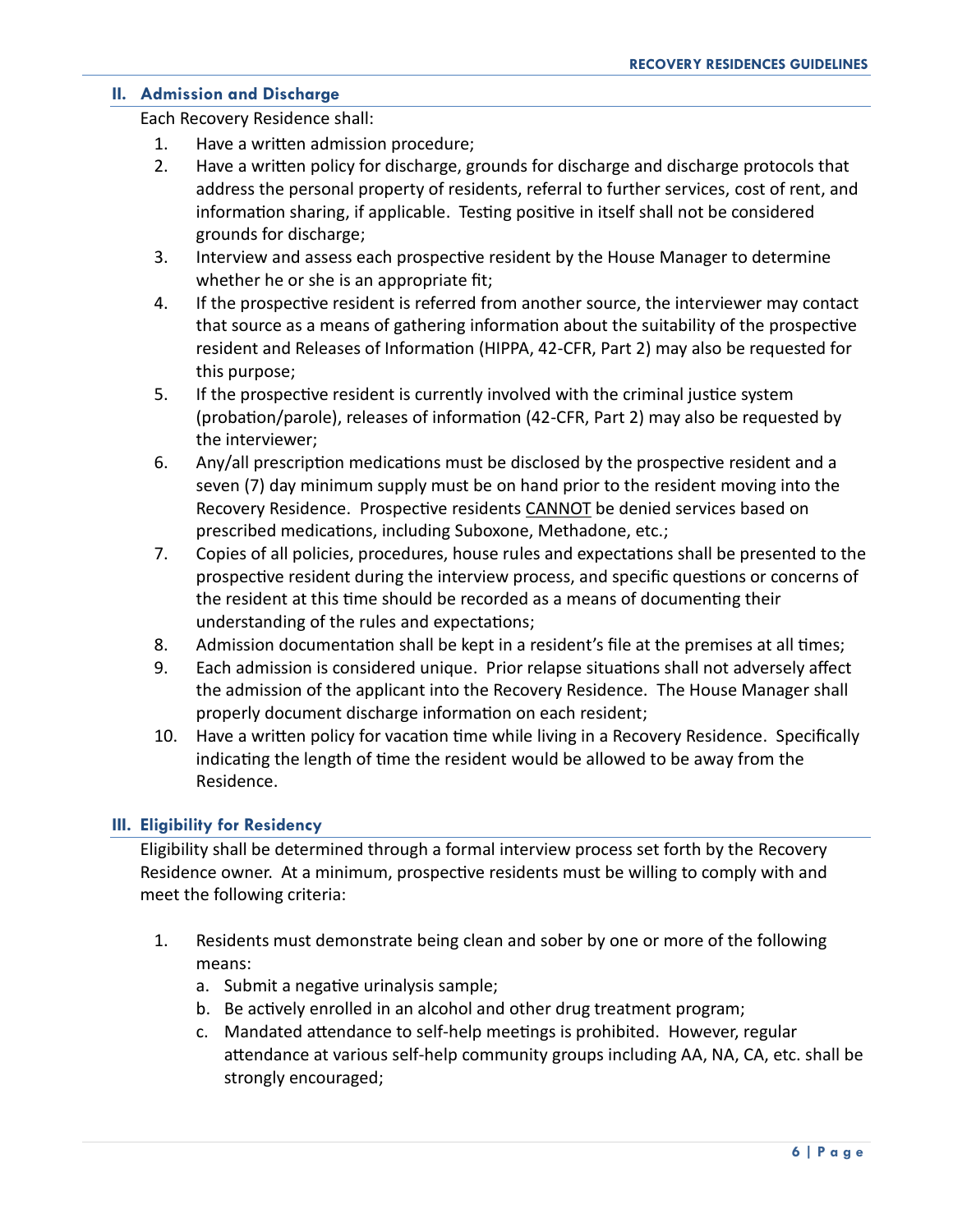- d. If prospective resident is taking any prescribed medications, he/she must agree to comply in taking them as prescribed. Failure to comply will trigger a referral to the Recovery Support Specialist or Case Manager;
- e. Resident wake up times are: Monday through Friday: no later than 7:00 a.m. Later wake up time will be allowed on one weekend day per week;
- f. Client bed times are: Children: 8:30 p.m. Monday-Friday, 9:30 p.m. on weekends; All Others: no later than 11:00 p.m. Monday-Friday, 12:00 a.m. on weekends;
- g. Employed clients may work any shift within a twenty-four (24) hour period without penalty;
- h. A client's work schedule takes precedence over required house meetings; however, the house manager shall make an effort to inform the client of any decisions made or policy changes.
- 2. Residents must demonstrate employment (paid or volunteer), ability to pay, or making a good faith effort to do so (determined by the House Manager), be actively enrolled in a formal alcohol or other drug treatment program or be involved with community service work (volunteering) for a minimum of twenty (20) hours per week as acceptable by the House Manager, the resident's supervising officer, Case Manager or Recovery Support Specialist;
- 3. Residents must be willing and demonstrate the ability to comply with all Recovery Residence rules, standards and procedures.

#### **IV. House Rules**

Recovery Residence rules must be clearly defined; any optional rules the Recovery Residence owner chooses to implement must be for the need of the residents, shall not be overly burdensome, and must be consistent across multiple residents. The following should be considered minimum mandatory standards for every Recovery Residence:

- 1. There shall be no consuming alcohol and/or other drugs by anyone on the property;
- 2. Alcohol and items containing alcohol shall not be brought onto the property for any reason;
- 3. Alcohol and other drug use may be grounds for dismissal. Upon being notified of possible alcohol and/or other drug use by a resident, the House Manager shall first do a warm hand off referral of the resident for detoxification services and/or to individuals responsible for coordinating his/her care. Further, a resident has the right to file a grievance if dismissed from the residence without being properly referred to detoxification services. **Note: The Recovery Residence House Manager is not responsible for the cost of detoxification services**;
- 4. Regular weekly attendance of house meetings shall be mandatory for all residents and it shall be the responsibility of management to ensure proper participation. Meetings should include an agenda, which should be kept in a binder including a brief summary of actions taken in the meeting and a sign in sheet;
- 5. House Managers in charge of an individual facility must be accessible to residents daily. The House Manager shall be clearly and easily identified and shall remain available at all times;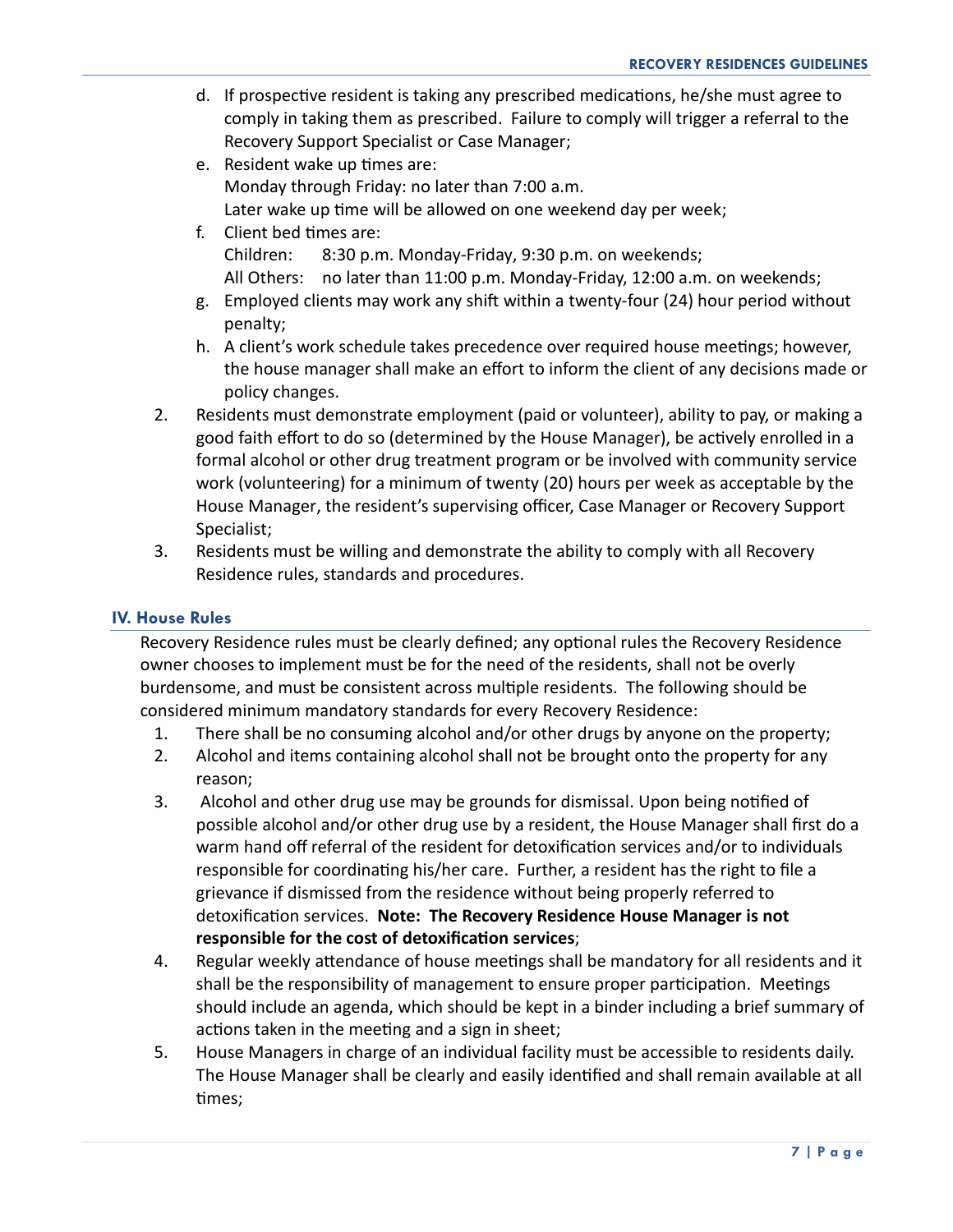6. Each Recovery Residence shall have in its house rulebook a policy addressing visitation including hours, terms of contact, areas for visitation, visitor access, child visitation and monitoring, etc.

#### **V. Confidentiality Policy**

The Recovery Residence shall protect the privacy of individuals being served and will not disclose confidential information without express written consent except as required or permitted by law. The House Manager will maintain release forms for house members to authorize the release of information. The Recovery Residence shall also inform house members of the privacy of information disclosed in house meetings or other Recovery Residence activities. The House Manager shall remain knowledgeable of and obey all state and federal laws and regulations relating to confidentiality of records for the providers of services. Confidential information acquired during residency at the Recovery Residence shall be safeguarded from illegal or inappropriate use, access and disclosure, or from loss, unsecured maintenance of records or recording of an activity or presentation without appropriate releases. Required Consent to Disclose Confidential Forms will be provided to house members for the authorization to release information in compliance with Federal Law 42 CFR, Part 2. Resident records shall be kept in a locked cabinet, for which the House Manager shall be responsible to maintain up to date information. Sample form in Appendix I

#### **VI. Sexual Harassment and Verbal Abuse Policy**

The Recovery Residence will not tolerate any behavior that is abusive, harassing or intimidating toward House Manager, volunteers, residents or visitors and will be considered grounds for termination.

#### **VII.Weapons, Alcohol, Illegal Drugs and Illegal Activity Policy**

The Recovery Residence strictly prohibits on its property the possession, and/or use of firearms, other weapons, illegal drugs, illegal activities and acts or threats of violence. Such acts shall be reported to the local law enforcement agencies immediately. Residents will be terminated from the house for such offenses. House Managers found to have violated the policy may face immediate termination. Each Recovery Residence shall have a written policy addressing weapons, alcohol and other drug use, relapse, and illegal activity by residents.

#### **VIII. Prescribed Medication Policy**

Each facility shall have a written policy regarding the use and storage of resident's prescribed medications. Medications must be properly secured and in a locked container. The policy concerning the storage of medications does not apply to those medications, such as an asthma inhaler, to which medical necessity requires the resident to have immediate access. The Recovery Residence shall not dispense medication, but must ensure it is securely stored by the resident. The House Manager is authorized to conduct random medication quantity counts.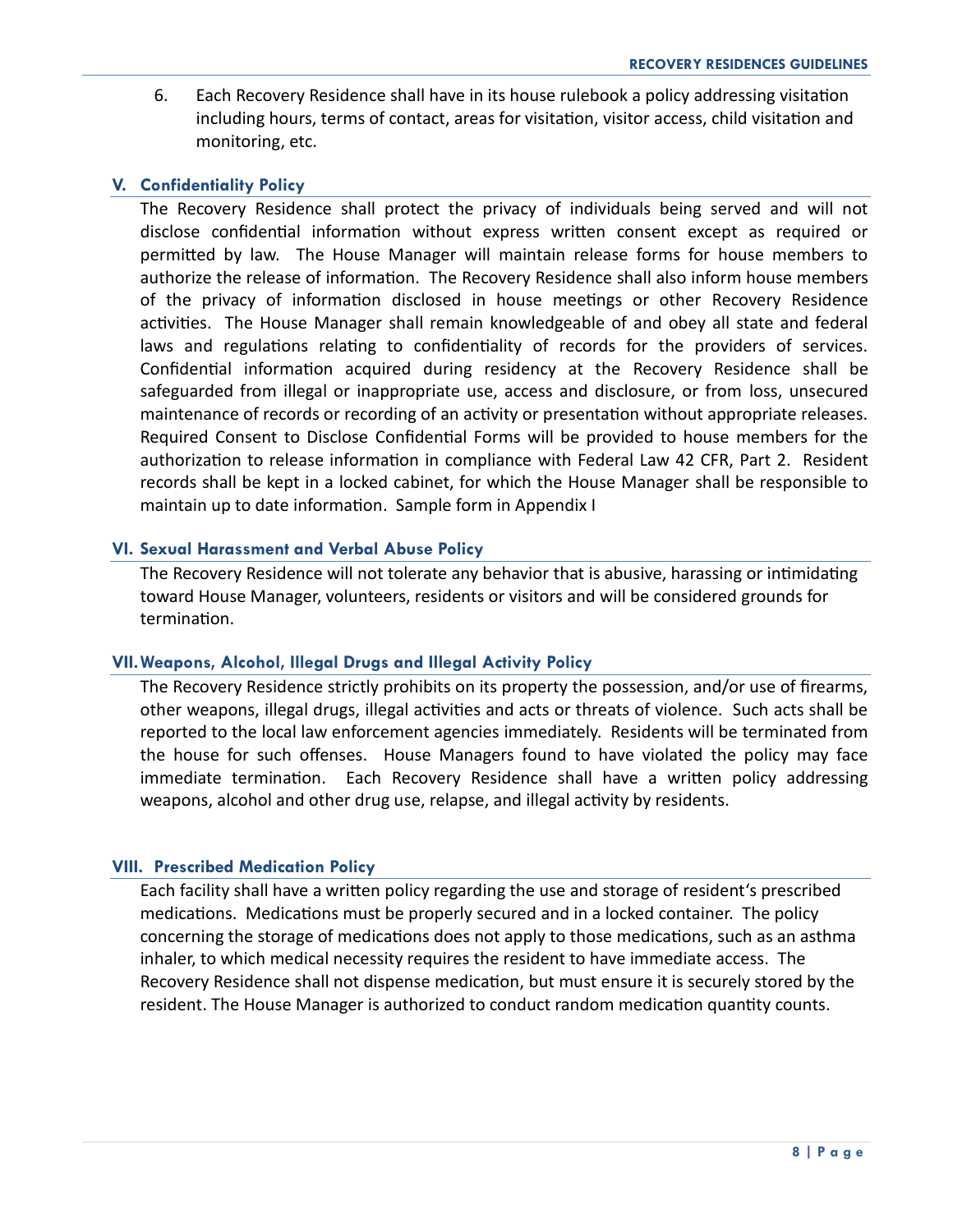#### **IX. Drug and Alcohol Testing Protocol**

- 1. Each residence shall have a written policy addressing the policies and procedures of specimen collection and shall maintain appropriate urinalysis equipment and/or access to an outside drug and alcohol testing service so that all residents may be tested at random to protect the safety and integrity of the house and its residents;
- 2. A referring criminal justice agency: Parole, Probation or the Courts may impose and provide drug and alcohol testing to the residents referred by the Courts and/or Probation;
- 3. Positive drug tests of residents shall be reported immediately to the probation officer/parole agent, court agency, Recovery Support Specialist or Case Manager, in accordance with the requirement of the referring agency, as applicable;
- 4. The cost of the testing may be either:
	- a. Assumed by the Recovery Residence;
	- b. At the client's expense;
	- c. Included in the monthly residents fee;
	- d. Or other arrangements previously identified in writing;
- 5. All residents will be tested at random to protect the safety and integrity of the facility and the residents. Testing shall occur at intake and no less than one time per month. A testing log shall be kept in a master file and all testing results maintained in the resident's file. Testing based on suspicion and/or due cause is encouraged. If regular testing consists of a dip panel and a resident fails the test, it is possible to prove deficiency of the test by sending results to the laboratory at the cost of the resident. While the House Manager waits for the results from the laboratory, the resident shall not be discharged. The resident will be discharged should the laboratory test confirm the positive result;
- 6. Drug testing standards shall be contained either in a resident handbook or part of the intake agreement, and residents shall sign acknowledgement of receiving notification of what to expect;
- 7. Each facility shall have a written policy identifying how many positive tests are allowed before discharge. This information shall be contained in the agency's intake agreement or resident handbook;
- 8. The facility shall specify the criteria for re-admission of individuals who may have relapsed.

#### **X. Documentation/Record Keeping**

Each House Manager shall keep a record of all residents as follows:

- 1. A resident's date of birth, emergency contact information, pertinent emergency medical information, list of current medications and pharmacy where prescriptions are on file, employer or school contact information and any releases of information that are deemed necessary by the House Manager. Incidents of negative behavior as well as contacts with the Recovery Support Specialist should also be documented. A resident sign in/out sheet should be placed near the main entrance/exit of the residence;
- 2. Each House Manager shall keep clear records of rent/expenses paid and provide each resident with a receipt each and every month, or as appropriate, when rent/expenses are paid;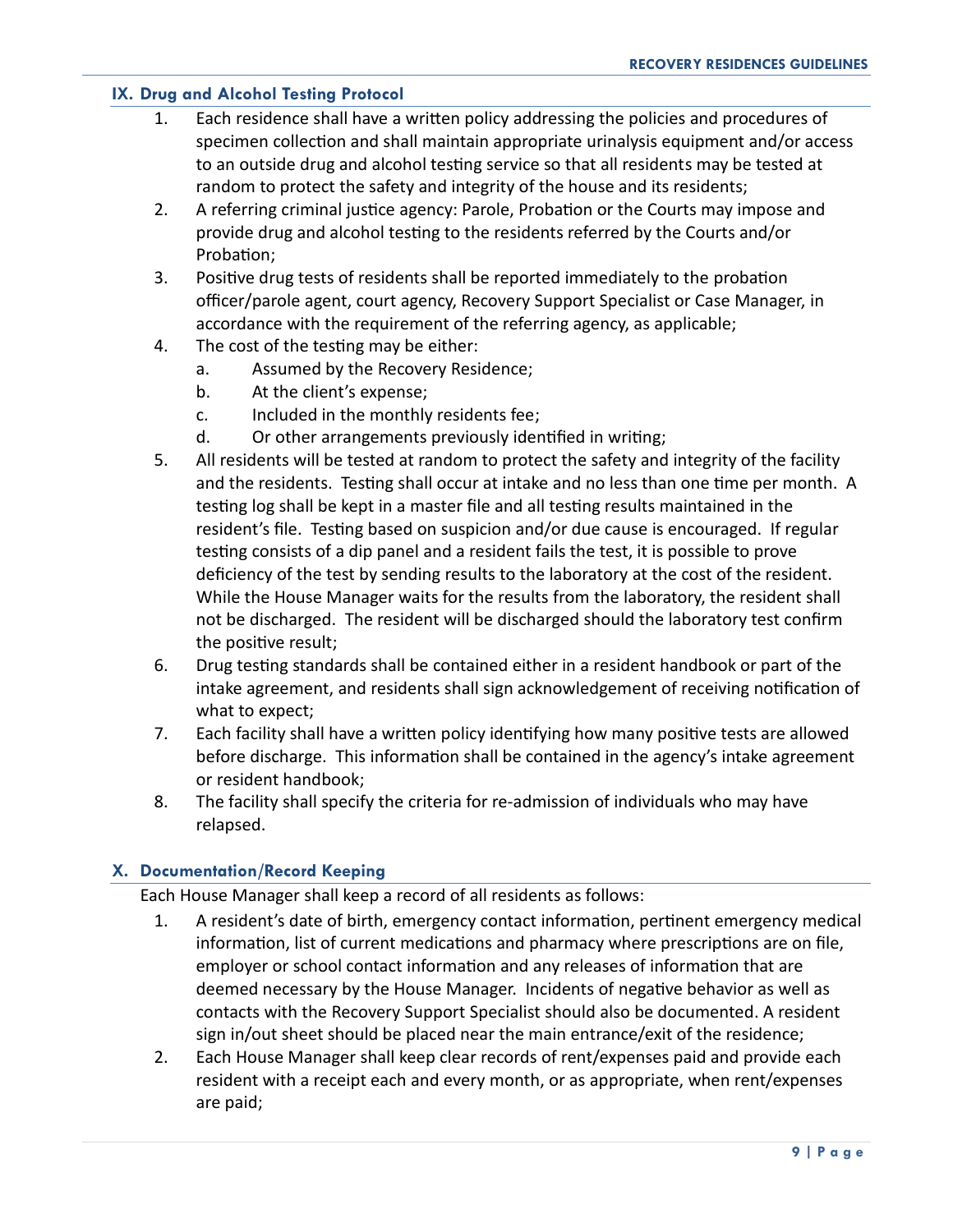- 3. The Recovery Residence shall have clear policies concerning curfew, prescribed medication, urinalysis monitoring, visitation, rent/expense payments, disposal of medications, relapse, resident/consumer conduct and expectations, and resident departures from those requirements shall be documented;
- 4. Each Recovery Residence shall have a specific policy addressing relapse and the actions taken by the House Manager to address an incident of relapse.

#### **XI. Incident Report Policy**

The House Manager will complete an internal incident report for all incidents involving house residents. The incident report shall be completed within seventy-two (72) hours of occurrence of an on-site incident.

- 1. The incident report will provide a detailed description of the event including the date, time, location, individuals involved, and action taken;
- 2. The House Manager responsible for completing the report will sign it and record the date and time it was completed;
- 3. All incident reports will be stored in a single, separate file and reported to the Recovery Support Specialist;
- 4. The House Manager or his/her designee will be responsible for reviewing incident reports, and all incidents will be evaluated to determine opportunities to improve. Incidents involving criminal activity or the need for emergency services (i.e.: fire, 911, violence, or serious injury) shall be reported to the Case Manager, Recovery Support Specialist, Probation Officer, or Parole Agent, within seventy-two (72) hours. Reports shall be made for all incidents including:
- Any violation of client rights, including but not limited to, allegations of abuse;
- Neglect and exploitation;
- Accidents and injuries;
- Illegal or violent behavior;
- Fire;
- Medical emergencies;
- Psychiatric emergencies;
- Suicide attempt by an active house member (on or off site);
- Medical or psychiatric emergencies that result in admission to an inpatient unit of a medical or psychiatric facility;
- Release of confidential information without house member's consent;
- Any other significant disruptions or rules violations (site specific).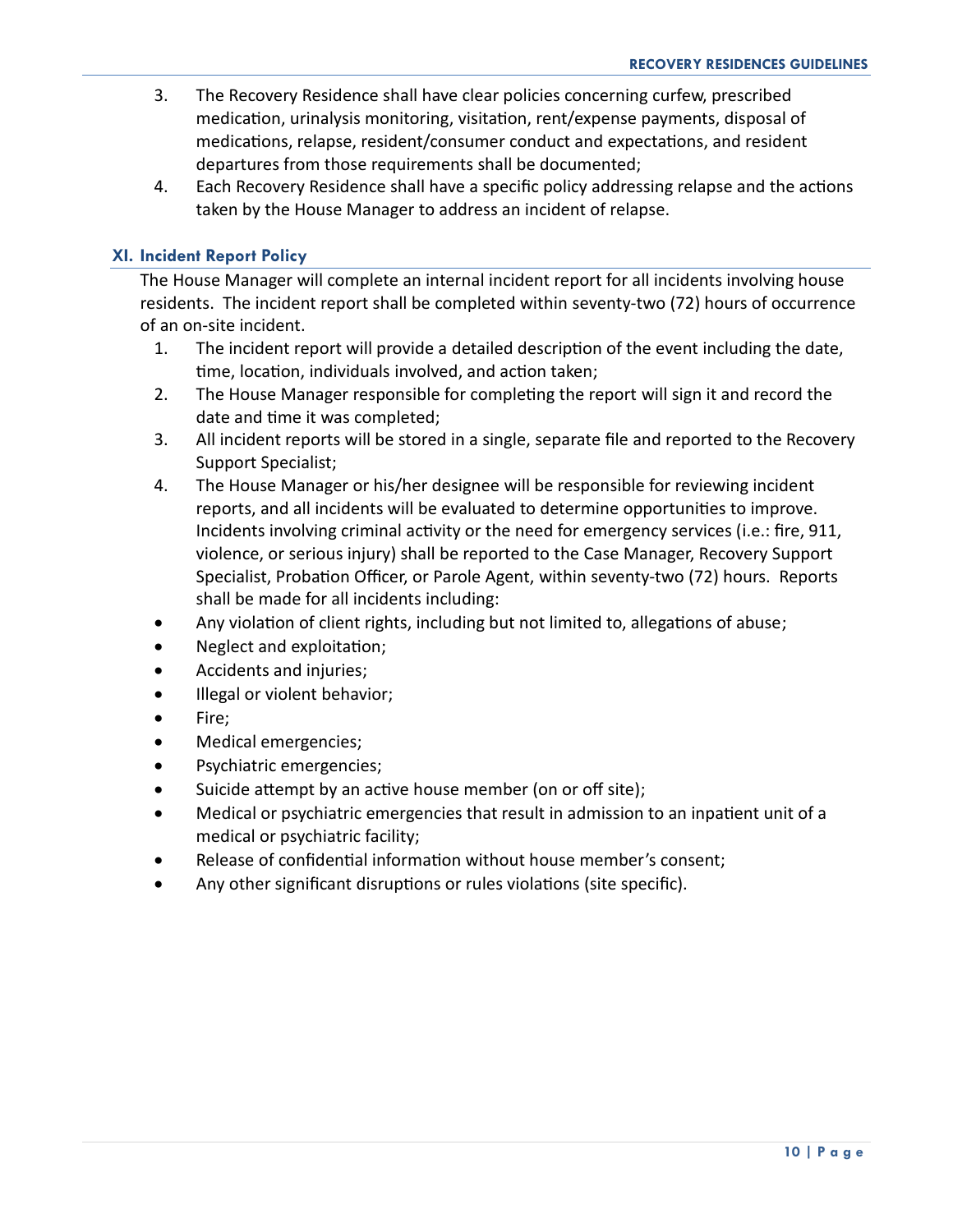#### **XII. Client Grievance Policy**

Each Recovery Residence must have a written grievance procedure. Each resident will receive a copy of the grievance procedure within forty-eight (48) hours of admission to the residence. The House Manager will explain the grievance procedure clearly and, after this explanation and review, both the resident and the House Manager will sign the grievance procedure acknowledgment form which will be maintained in the resident's files. Copies of the grievance forms are to be readily available to resident. The House Manager will provide necessary help and materials in order for the grievance form to be complete and appropriately submitted. If grievance is made, the following may occur:

- 1. CCAP will evaluate the grievance thoroughly and objectively, obtaining additional information as needed and will copy Alcohol & Other Drug Services (AODS);
- 2. CCAP will provide a response to the house member within fourteen (14) business days of receiving the grievance and will copy AODS;
- 3. CCAP will provide technical assistance and mediate unresolved grievances when appropriate;
- 4. All grievances will be filed and documented, including the final disposition, and keep record of it in a central file;
- 5. AODS will not restrict or discourage, or will not interfere with resident communication with an attorney or other organizations for the purpose of filing or pursuing a grievance;
- 6. AODS will adhere to these standards to protect the welfare of the residents, the House Manager and the community at large.

#### **XIII. House Manager Requirements**

Overall supervision for each residence must be adequate for the number of people residing in the house, and appropriate House Managers must be accessible to an on-call basis twenty-four (24) hours a day, seven (7) days a week. In addition, the House Managers are expected to have the following qualifications and responsibilities:

- 1. House Managers must have a minimum of two (2) years of sobriety (if in recovery), be CPR and First Aid certified, possess adequate crisis intervention skills and to be trained in cultural competence;
- 2. At a minimum, House Managers are responsible for the safety of the premises and those who reside there. Additional responsibilities include: collection of rent (if appropriate), documentation and maintenance of records, upholding house rules, and supervising residents as needed, ensuring that property is maintained inside and out, enforcing adherence to parking restrictions, smoking rules, etc.;
- 3. If more than one manager is appointed as a House Manager, shift notes should be kept as a means of documenting incidents, should they occur.

#### **XIV. Code of Conduct**

- 1. There shall be no willful engagement in any act that can be shown to be harmful to the interest of the Recovery Residence or its residents. This may result in termination;
- 2. Recovery Residences shall not permit any House Manager to enter into a business relationship with any resident or their family. They shall not employ a resident while he/she is living in the Recovery Residence;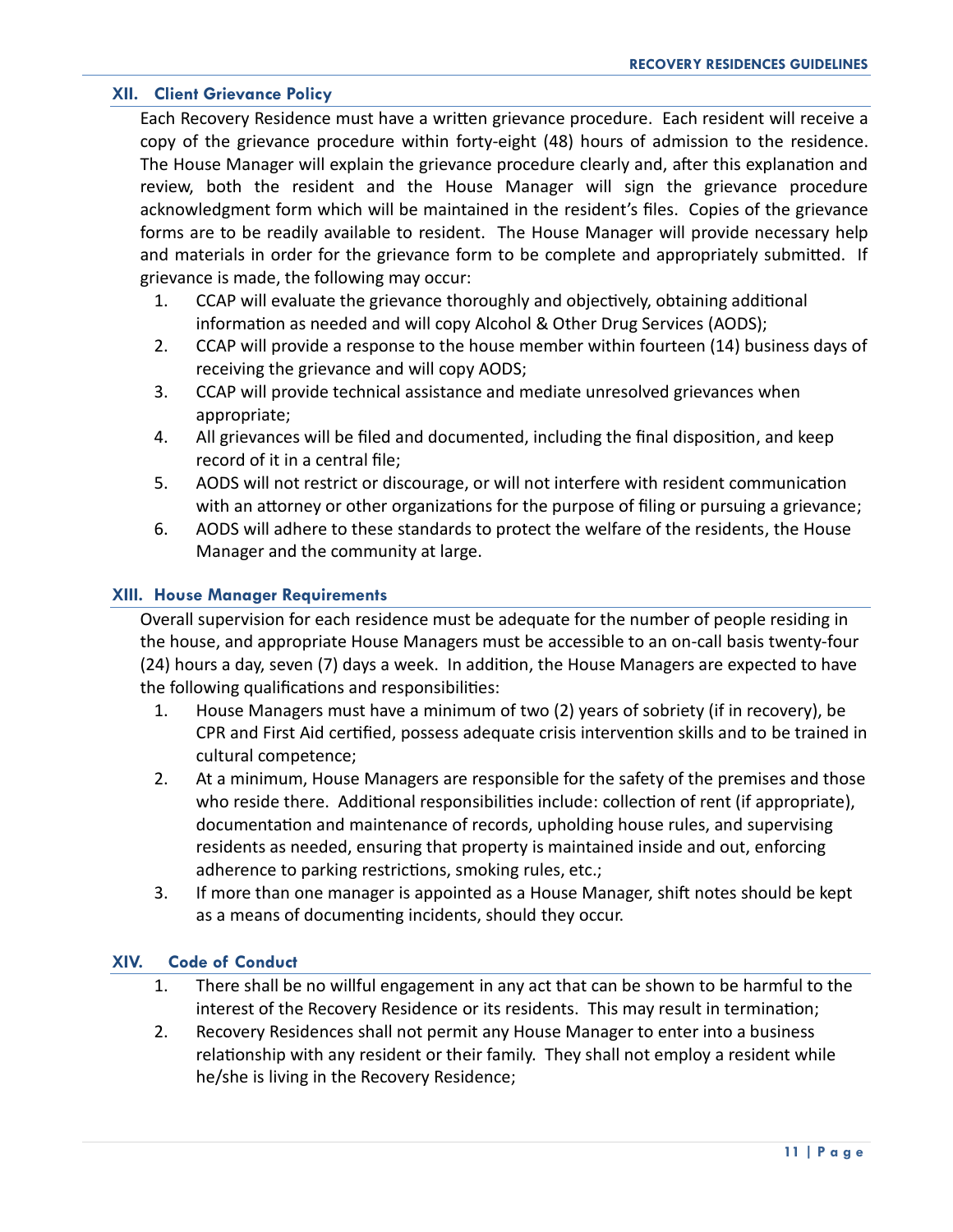- 3. House Managers, residents and/or volunteers shall not engage in any conduct of a criminal or disruptive nature that would discredit the Recovery Residence, its residents, the County of Contra Costa or the State of California;
- 4. A violation of professional conduct may result in disciplinary action against the House Manager up to and including discharge from the residence, depending on the severity of the infraction;
- 5. All disciplinary actions will be handled on an individual basis and the discipline rendered will take into consideration the overall work history, the nature of the offense and consideration of the extenuating circumstances, if any;
- 6. House Managers shall conduct themselves in a professional manner at all times, and adhere to all policies and procedures including ethical and personal standards. House Managers are also expected to treat consumers/residents, volunteers, neighbors and guests with respect both on and off premises.

#### **XV. Conflict of Interest Statement**

No volunteer, agent, or participant is to attempt to secure privileges or advantages from anyone in the residence.

#### **XVI. Continuity Policy**

In the event that the Recovery Residence is no longer able to continue its service, residents will be referred to other community agencies that can continue housing or rehabilitative support prior to the date of discontinuing service.

# **I N V O L U N T A RY D I S C H A R G E S**

Each resident, upon admission, will develop a *Relapse Plan*, which at a minimum shall include a list of individuals or family members whom the resident can contact and where the resident can go in case of a discharge.

Involuntary discharges may be based on inappropriate behaviors exhibited by the resident. The House Manager will document all the referrals provided to appropriate care, and will provide support until discharge takes place. The Case Manager or Recovery Support Specialists shall be contacted immediately.

Examples of inappropriate behavior that constitute grounds for immediate discharge:

- Violence threats of client residents and staff;
- Drug and/or alcohol use on property;
- **Behavior that destroys house property;**
- Engaging in sexual activity or exhibiting sexual behavior/gestures on premises;
- Continued drug or alcohol use.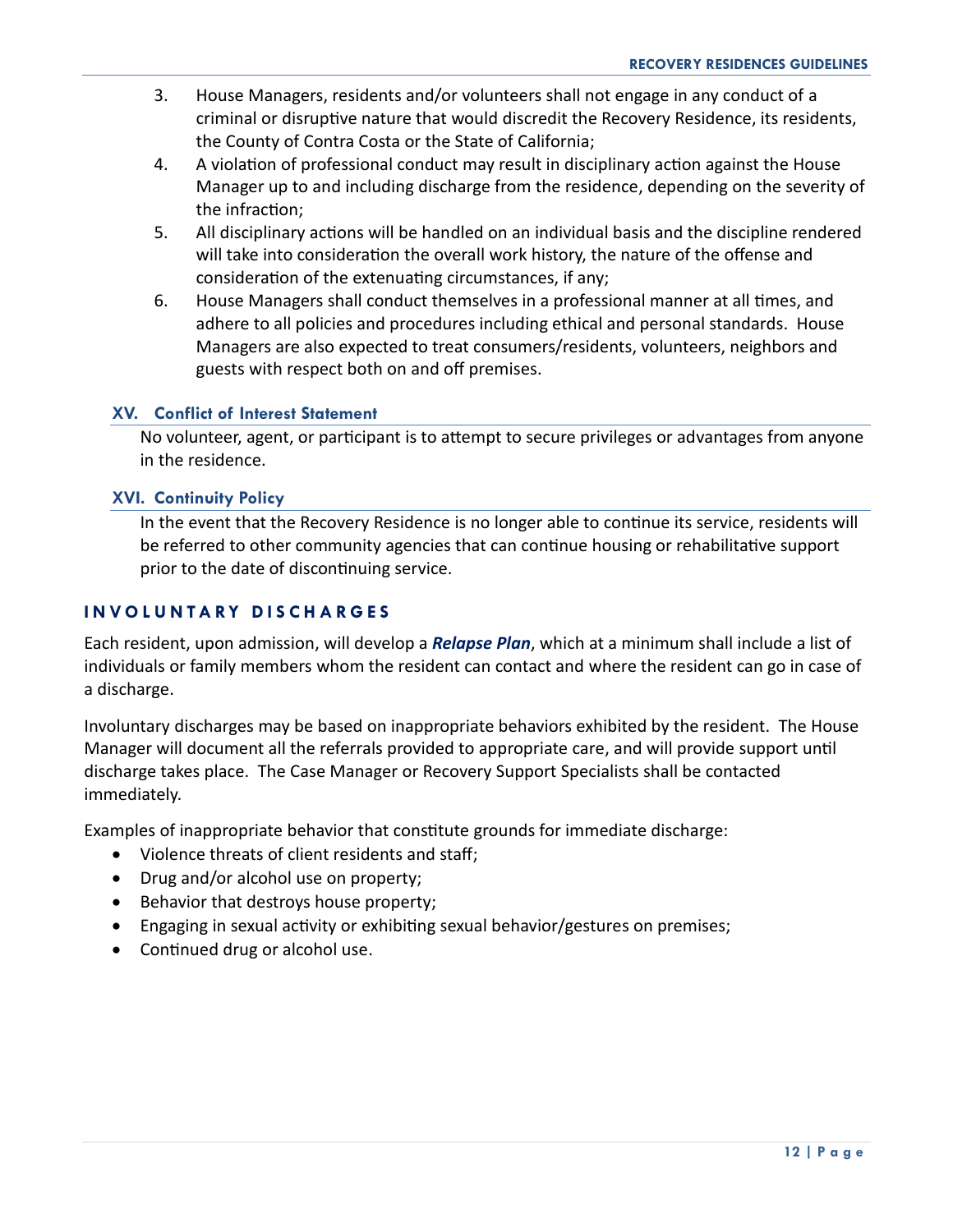#### **RELAPSES**

Random testing or breathalyzer will be initiated with an individual and/or all house residents as long as the testing is not intended to target specific individuals.

Actions to be taken:

- If positive, refer and transport client to detox site and hold bed for client's length of stay in detox;
- After completion of detox, detox provider will assess for possible residential placement or return to recovery residence if the bed is still available;
- If no bed is available at detox, the House Manager calls family/friends listed in *Relapse Plan* and makes arrangements for transportation and pick up. Pending ASAM Intake Placement Assessment with the Access Line, the bed at the Recovery Residence will be held for five (5) days;
- If regular testing consists of the dip panel and a resident fails the test, it is possible to confirm the test by sending results to the laboratory. The cost will be covered by the resident and not the operator. While the House Manager waits for the results from the laboratory, the resident shall not be discharged. The resident will be discharged should the laboratory test confirm the positive result.

#### **RESIDENT BELONGINGS**

Recovery residences will not dispose of a resident's belongings for a period of no less than thirty (30) days after a client is discharged. During that time period, the House Manager will make reasonable attempts to contact the resident to arrange for the disposition of the client's property.

#### **VISITORS**

Recovery residences shall have a written visitation policy. The following are the minimum requirements:

- 1. All visitors shall sign in and out of the facility, using their full names;
- 2. Visits should be scheduled to occur on weekends; with accommodations during the week for clients with Children Family Services (CFS) involvement;
- 3. There shall be designated visiting areas, which shall be located in the common living areas of the facility, and which shall be available to all residents for meetings and receiving and entertaining guests. The bedrooms and garages shall be off limits;
- 4. Visitors shall NOT be permitted on the premises while intoxicated;
- 5. Visitors shall not be left alone in the facility at any time.

#### **Children visiting the facility**

Procedures for children visiting the Recovery Residence shall include:

- 1. Specific hours for visitation;
- 2. The type of supervision required, and;
- 3. Restriction of children to the common areas.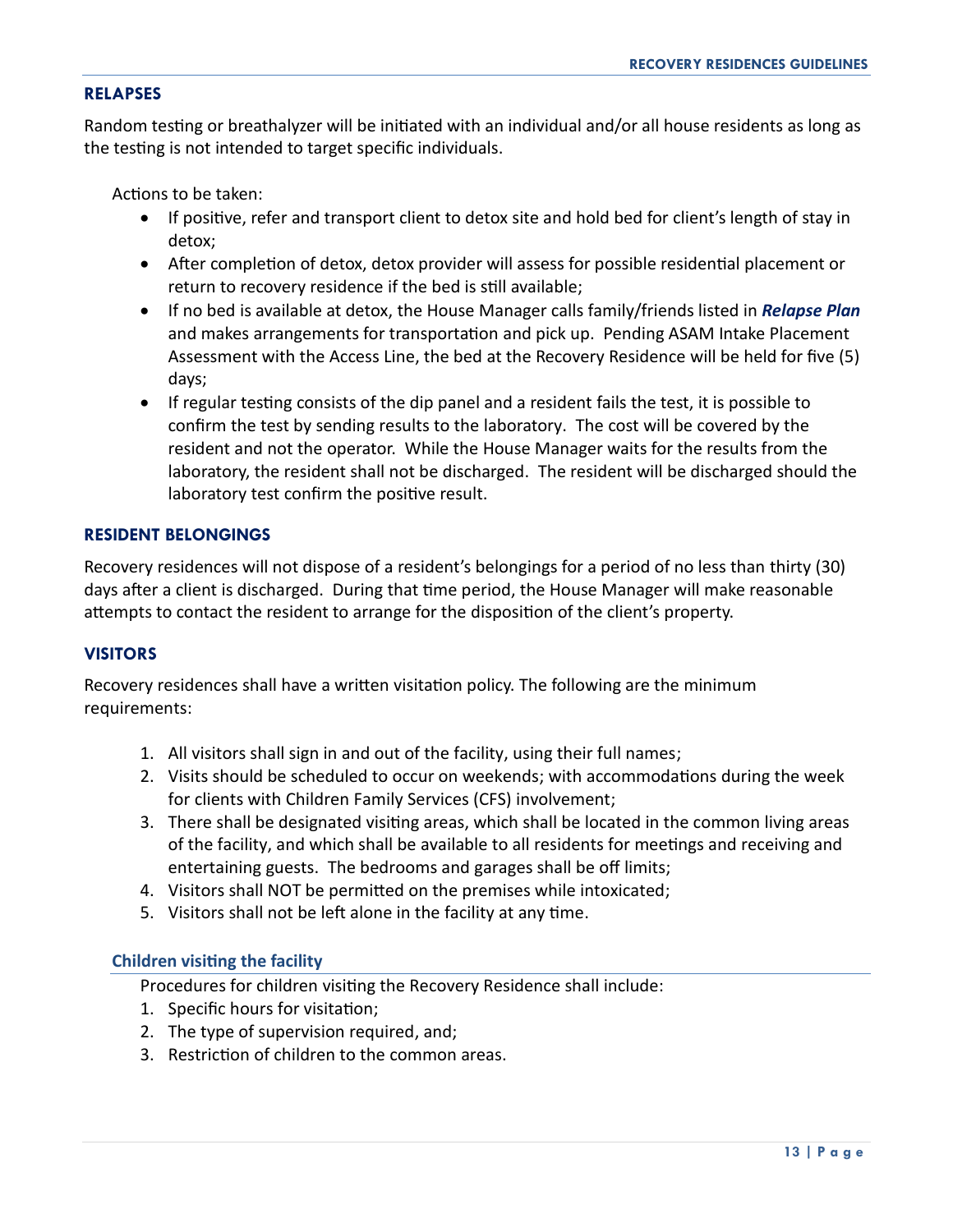#### **CURFEW**

The facility shall have a curfew for residents starting no later than 11:00 p.m. on weeknights and 12:00 a.m. on weekends and ending no earlier than 6:00 a.m. on any day. Allowable exceptions may include residents who work during these hours and residents who have prior approval of the facility's staff, the Health Care Agency, or the resident's Probation Officer or Parole Officer.

#### **RESIDENT INTERACTION – SINGLE GENDER FACILITIES**

Contra Costa County requires single gender facilities. The rules and regulations for single gender facilities shall include, but need not necessarily be limited to the following:

- 1. Residents shall wear appropriate attire when in shared areas of the facility and in the presence of other residents, staff or visitors;
- 2. Sexual harassment of residents or staff is prohibited. Sexual harassment policies, procedures and rights shall be posted in the facility along with the name and telephone number of a contact person;
- 3. Staff shall not engage in behavior with any resident that leads to a romantic or sexual relationship while the resident is residing at the facility.

#### **FEE SCHEDULE**

- 1. The facility shall have a written fee schedule that is provided to all residents and posted at the facility;
- 2. The current fee schedule shall be provided to AODS;
- 3. At the time of acceptance and admission into the facility, each resident shall be informed of the exact fees required, and fee payment policies and procedures;
- 4. The facility may establish a reasonable and appropriate fee, to be approved in advance by AODS, for any drug or alcohol testing conducted by the facility;
- 5. The resident shall be informed of all items that are provided by the facility and which personal items residents must provide themselves;
- 6. Residents shall not be charged a relapse or re-entry fee.

#### **DELINQUENT PAYMENTS AND PAYMENT PLANS**

- 1. The facility shall have a written policy regarding delinquent payments and payment plans.
- 2. If a resident has not paid the amount due, the decision whether to discharge the resident, extend a grace period or make a payment plan arrangement is at the discretion of the Agency Director, or Recovery Residence owner.

#### **ADVANCE PAYMENT OF FEES AND REPAYMENT OF FEES**

The facility shall have a written policy regarding refunds for advance payment of fees and repayment of fees.

#### **RECEIPT FOR FEES**

A resident shall be given a signed receipt at the time of payment of any fees.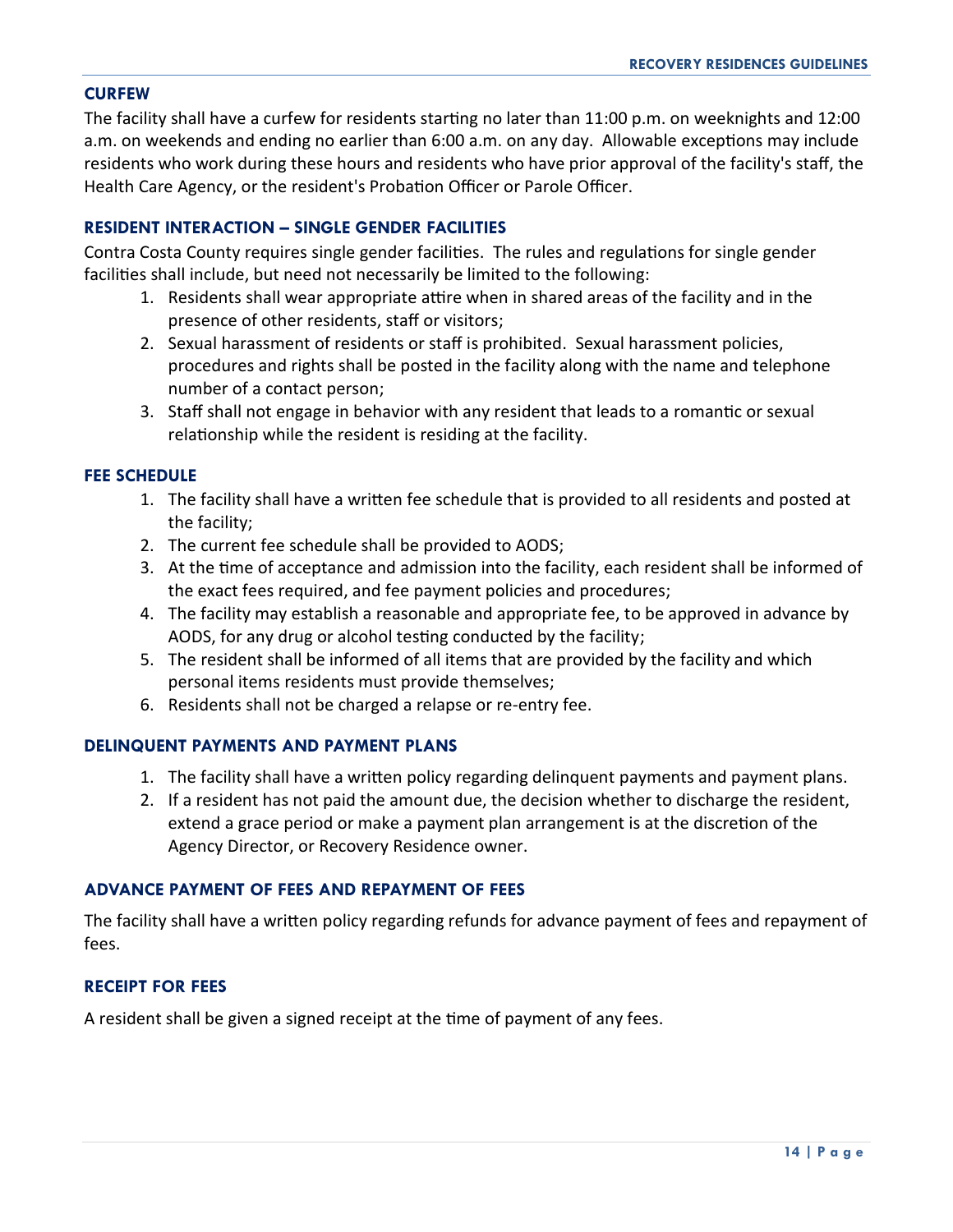# **M O N I T O R I N G O F C E R T I F I E D F A C I L I T I E S**

- 1. The AODS Quality Assurance (QA) Team will monitor and review each certified facility, at least annually, in order to determine continued compliance with certification guidelines;
- 2. The AODS QA Team and/or other criminal justice entity may conduct a site inspection of the facility, with or without advance notice and upon presentation of proper identification, in order to determine compliance with the certification guidelines. The AODS QA Team will not access individual files of residents who have not been referred by the criminal justice system or through AODS contractual agreements without informed consent, court order or application of any exception to 42CFR, Part 2;
- 3. The AODS QA Team may conduct private interviews with staff and residents and inspect the facility;
- 4. After completion of the monitoring inspection, the AODS QA Team will prepare a written report for the House Manager and Recovery Residence Owner. A copy will be maintained in the AODS Administration office;
- 5. If the inspection reveals deficiencies in the facility, a written notice of all deficiencies shall be mailed to the AODS QA Manager within twenty (20) days of the completion of the monitoring review report;
- 6. The notice of deficiency shall specify:
	- The section numbers of the certification guidelines or code section of each statute or regulation which has been violated;
	- any expected corrections for each deficiency;
	- the date by which corrections shall be completed;
- 7. The Recovery Residence Owner or his/her designee must provide the AODS QA Manager with a written response within ten (10) days from the date of the notice of deficiency in which compliance corrective actions taken are demonstrated. Continuation of the contract with AODS may be contingent until deficiencies are corrected.

# **F I S C A L P R O V I S I O N S**

Residents must demonstrate employment (paid or volunteer), ability to pay, or make a good faith effort to do so (determined by the House Manager), be actively enrolled in an certified Outpatient Substance Use Disorder treatment program, or be involved with community service work for a minimum of twenty (20) hours per week as acceptable by the House Manager and the resident's supervising officer (if applicable).

Residents must be admitted through a screening process. It is the responsibility of the House Manager to assist the client to obtain benefits that can support their stay in the residence. Those benefits include: Social Security (SS), Social Security Insurance (SSI), food stamps, Medi-Cal, General Assistance (GA), etc.

If the resident was transferred from a SUD Residential Facility, they are likely to already have applied for benefits. However, any other resident with a subsidy through a county contract not referred by a residential treatment facility shall apply for benefits immediately, no later than three (3) days from admission into the Recovery Residence. Clients who are connected to outpatient treatment, unable to work, and do not have other income sources, may receive a scholarship through a county contract, if applicable, for the first thirty (30) days.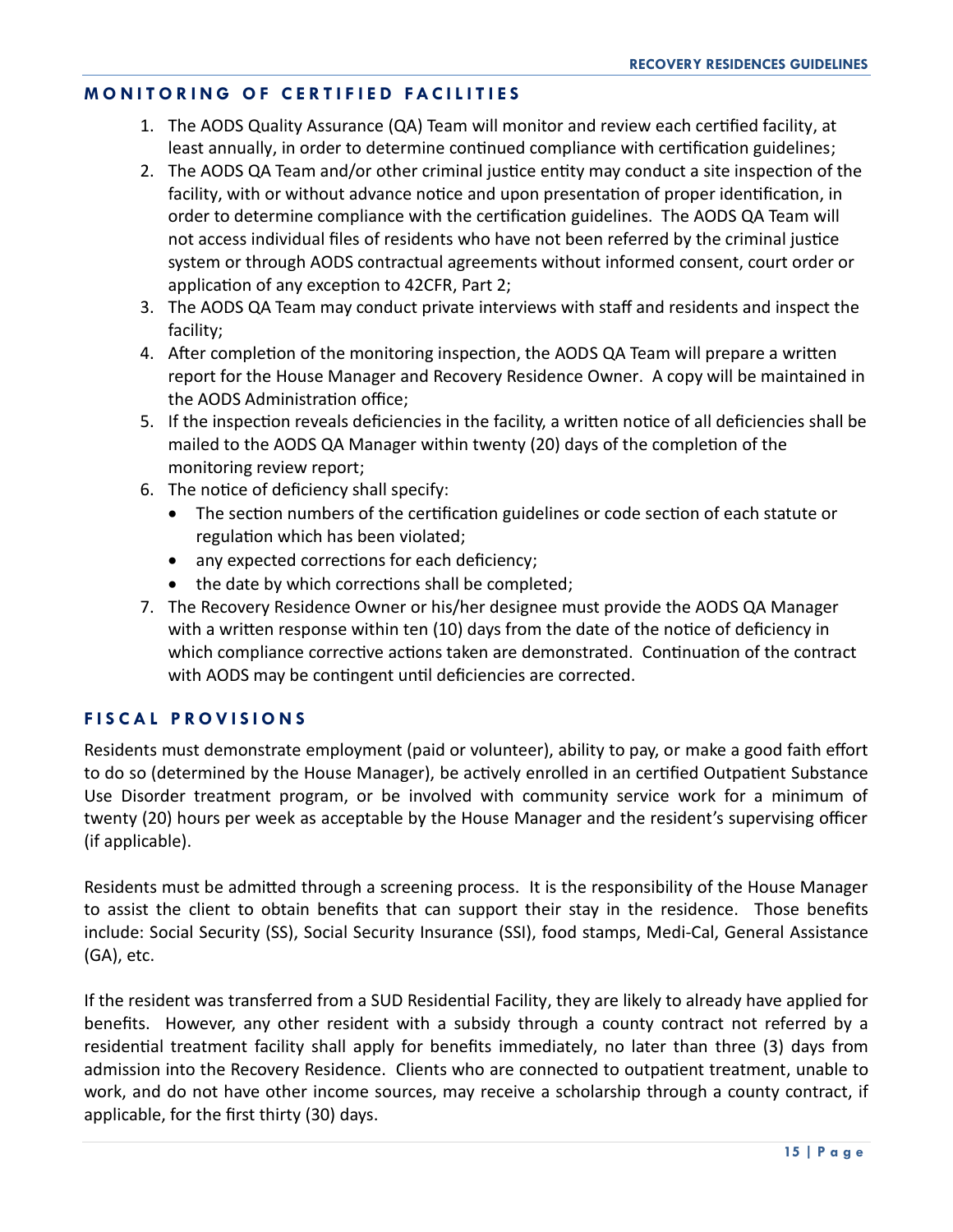During each day, all residents shall be actively involved in outpatient treatment, education, employment, looking for work, counseling, volunteering or other activities appropriate to the treatment and recovery process.

### SUPPORTING THE ROAD TO RECOVERY: COUNTY SCHOLARSHIP **P R O G R A M**

Generally, these residents shall be expected to participate in intensive or regular outpatient treatment while living in a Recovery Residence. Residents who complete treatment may remain in the Recovery Residence, but will be expected to pay their fair share of rent.

The scholarship program consists of the following four (4) levels:

| LEVEL 4 |                                                                                                                                        | If resident still in treatment, has<br>kept employment and benefits |  |  |  |
|---------|----------------------------------------------------------------------------------------------------------------------------------------|---------------------------------------------------------------------|--|--|--|
|         |                                                                                                                                        | ten percent (10%)                                                   |  |  |  |
| LEVEL 3 |                                                                                                                                        | Resident is employed- if still in treatment twenty percent (20%)    |  |  |  |
| LEVEL 2 | Resident has benefits-scholarship = sixty-seven percent (67%) of share of rent,<br>resident thirty-three percent (33%)                 |                                                                     |  |  |  |
| LEVEL 1 | No Benefits, unemployed & actively attending Outpatient Tx= one hundred percent (100%) cost of<br>share of rent-first thirty (30) days |                                                                     |  |  |  |

#### LEVEL 1

Level 1, County will cover one hundred percent (100%) during the first thirty (30) days while the resident applies for benefits, if no source of income (no employment and no benefits). Share of rent will apply until gainfully employed; otherwise, Level 2 applies.

#### LEVEL 2.

In Level 2, the resident will be employable and have benefits. If the client remains in SUD treatment, the County will follow HUD guidelines based on the thirty-three percent (33%) of their net income towards their share of the cost of rent, with the County contributing sixty-seven percent (67%).

#### LEVEL 3.

If the resident is still in treatment and employed, the County will contribute twenty percent (20%) towards their share of the cost of rent.

#### LEVEL 4

The resident is almost completing SUD treatment, has kept employment and benefits, the County will contribute ten percent (10%) towards their share of the cost of rent.

The typical length of a treatment episode in Outpatient Program is six (6) months.

All residents who are able to work are required to obtain gainful employment within the first thirty (30) days of their stay, or as soon as reasonably possible.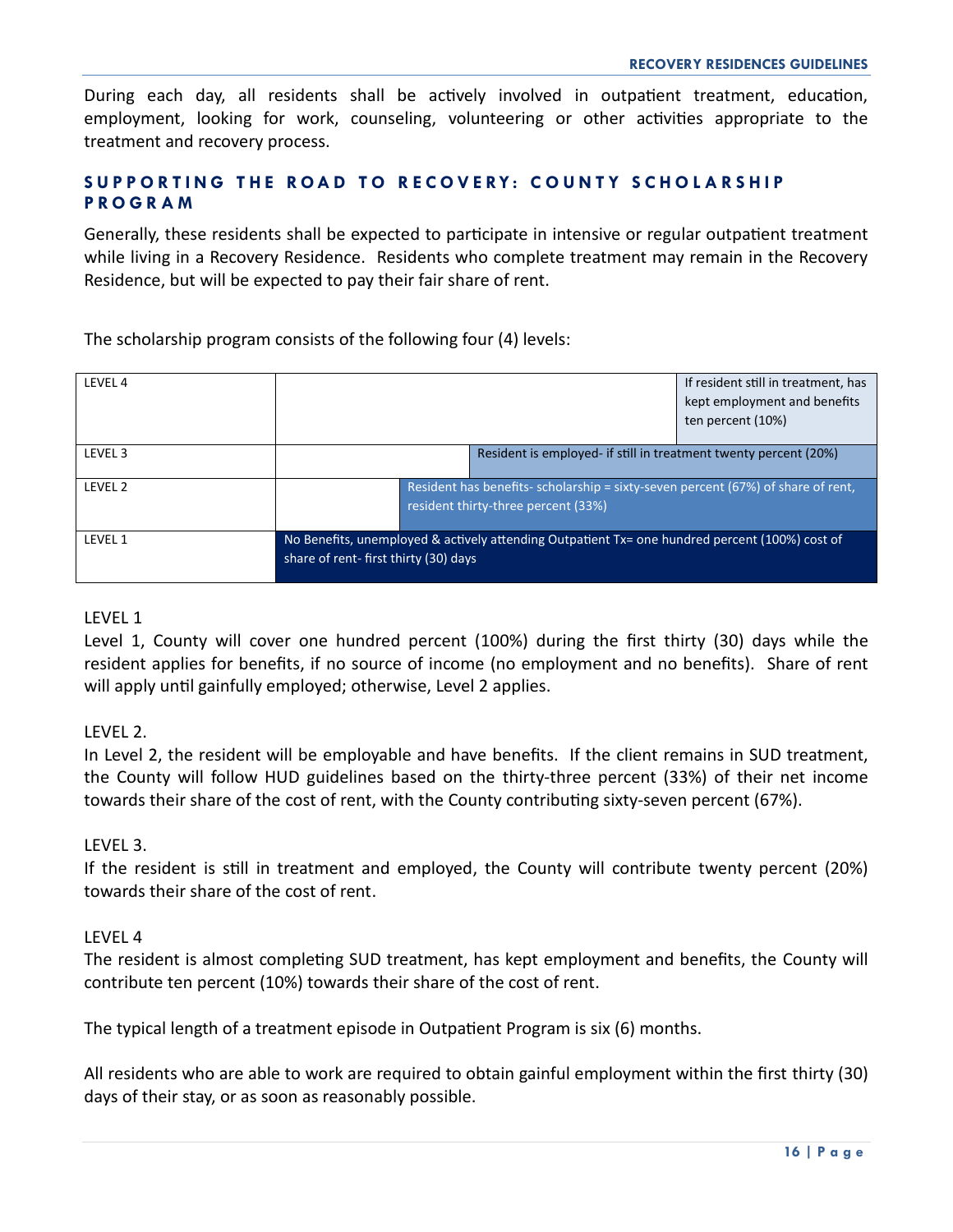Residents who are able to work, but are unsuccessful in gaining employment, shall be referred to vocational services/resources in the community.

Employed clients pay thirty-three percent (33%) of their net income towards the cost of their fair share of rent, not to exceed the total cost of the bed per month.

Residents who are mentally or physically unable to work are expected to participate in other productive activities during the day, such as school, training or volunteer work.

If the resident has enrolled in a community college and is waiting for financial aid, a financial assessment will be conducted to capture available benefits. The scholarship program will supply the difference from the rent until financial aid is received.

# CONTRA COSTA COUNTY BEHAVIORAL HEALTH DIVISION ALCOHOL AND OTHER DRUG SERVICES

|   |                         | Policies & Procedures- The Manual of Operations Include: |   |                           |                                             |
|---|-------------------------|----------------------------------------------------------|---|---------------------------|---------------------------------------------|
| Y | N                       | Rules                                                    | Y | $\boldsymbol{\mathsf{N}}$ | House Manager Job Description               |
| Υ | N                       | Drug Testing                                             | Y | N                         | Protocol for Organizing Personal and        |
|   |                         |                                                          |   |                           | <b>Financial Documentation</b>              |
| Y | N                       | <b>House Expectations of Residents</b>                   | Y | $\mathsf{N}$              | Governance                                  |
| Y | N                       | <b>Grievance Procedures</b>                              | Ÿ | $\overline{\mathsf{N}}$   | Discharges/Termination                      |
| Y | N                       | <b>Confidentiality Procedures</b>                        | Y | $\overline{\mathsf{N}}$   | <b>Readmission Procedures</b>               |
| Y | N                       | <b>Prescriptions Procedures</b>                          | Y | $\overline{\mathsf{N}}$   | <b>Medication Assisted Treatment</b>        |
| Y | N                       | <b>Relapse Action Plan</b>                               | Y | $\mathsf{N}$              | House Rules clearly indicate no alcohol or  |
|   |                         |                                                          |   |                           | drug use allowed                            |
|   |                         | <b>Standards of Operation</b>                            |   |                           |                                             |
| Y | N                       | Residents are required to attend regular                 | Y | N                         | House environment is welcoming and          |
|   |                         | house meetings                                           |   |                           | understanding of those they serve           |
| Y | $\overline{\mathsf{N}}$ | Meetings have agendas and a record of                    | Y | N                         | All residents have equal access to house    |
|   |                         | each meeting is kept organized in a binder               |   |                           | responsibility positions in governance      |
| Y | $\overline{N}$          | Residents equally participate in house chores            | Y | $\overline{N}$            | All residents have access to the kitchen,   |
|   |                         |                                                          |   |                           | refrigerator, stove and oven, laundry       |
|   |                         |                                                          |   |                           | facilities, restroom and shower             |
| Y | $\mathsf{N}$            | Each resident's personal property is secure              | Y | $\overline{\mathsf{N}}$   | House is a non-smoking residence            |
| Y | Ν                       | House has an established "A Good Neighbor                | Y | N                         | Has a policy to allow smoking on the        |
|   |                         | Policy" with direct neighbors of the residence.          |   |                           | property, in a clearly designated outdoor   |
|   |                         | Policy is written, visible and enforced                  |   |                           | space where smoke will not affect the       |
|   |                         |                                                          |   |                           | neighbors and is in compliance with any/all |
|   |                         |                                                          |   |                           | local smoking rules/ordinances              |
| Y | N                       | The house offers residents opportunities to              | Y | N                         | The designated smoking area is litter free  |
|   |                         | engage in daily recreational, cultural,                  |   |                           | and to be cleaned daily as part of a chore  |
|   |                         | physical and spiritual activities, either as an          |   |                           | schedule                                    |
|   |                         | individual or group                                      |   |                           |                                             |
|   |                         |                                                          |   |                           |                                             |

# **RECOVERY RESIDENCES STANDARDS CHECKLIST**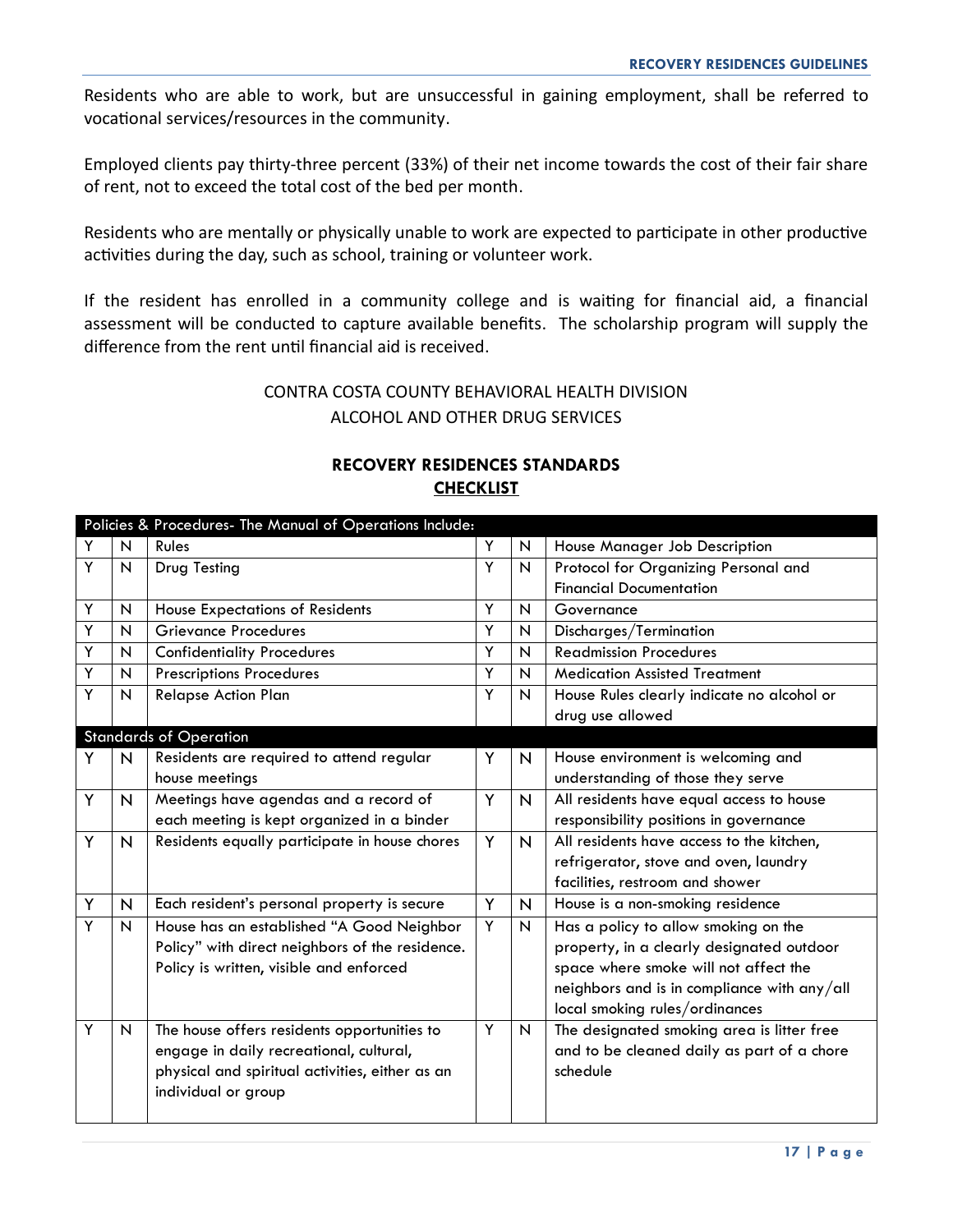| Y          | N | All residents are engaged in employment,<br>treatment, education, volunteer work and/or | Υ | N                         | Has a written description of the<br>procedural processes regarding chores, |
|------------|---|-----------------------------------------------------------------------------------------|---|---------------------------|----------------------------------------------------------------------------|
|            |   | actively job searching for a defined period,                                            |   |                           | assignment of roommates, and primary                                       |
|            |   | or other approved daily activities conducive                                            |   |                           | house rules in a place that is accessible to                               |
|            |   | to the recovery process                                                                 |   |                           | all residents                                                              |
|            |   | <b>Physical Structure</b>                                                               |   |                           |                                                                            |
| Y          | N | The Residential structure, maintenance,                                                 | Y | N                         | There must be no evidence of insect                                        |
|            |   | and landscaping should be kept in a                                                     |   |                           | infestation, bedbugs, cockroaches, or                                      |
|            |   | manner equal to, or better than, the                                                    |   |                           | rodents                                                                    |
|            |   | surrounding neighborhood                                                                |   |                           |                                                                            |
| Y          | N | There are no holes in the walls or broken                                               | Y | N                         | There is working heat in all living areas                                  |
|            |   | items, furnishings or fixtures                                                          |   |                           |                                                                            |
| Y          | N | Has water heater                                                                        | Y | $\mathsf{N}$              | One (1) large room for in house meetings                                   |
| Y          | N | Smoke detectors shall be installed in each                                              | Y | $\boldsymbol{\mathsf{N}}$ | Clean, functional and unbroken furniture                                   |
|            |   | bedroom                                                                                 |   |                           | must be present with no major stains, rips                                 |
|            |   |                                                                                         |   |                           | or tears that would bring the furniture to                                 |
|            |   |                                                                                         |   |                           | a below average standard                                                   |
| Y          | N | Sleeping areas must include a bed for                                                   | Y | N                         | Sleeping areas must include a closet,                                      |
|            |   | each person                                                                             |   |                           | dresser or drawer space for each person                                    |
| Y          | N | Bedrooms are the only rooms to be used                                                  | Y | N                         | Bedrooms used as sleeping areas may not                                    |
|            |   | as sleeping areas                                                                       |   |                           | be used for any other purposes                                             |
| Y          | N | No room may be enclosed within another                                                  | Y | N                         | Each room shall have a door and at least                                   |
|            |   | unfinished room (including garage)                                                      |   |                           | one (1) working window for fire escape                                     |
|            |   |                                                                                         |   |                           | purposes                                                                   |
| Y          | N | Bathrooms shall have no mold or other                                                   | Y | N                         | Each room may have no more beds than is                                    |
|            |   | visible health hazard                                                                   |   |                           | reasonable for the size                                                    |
| Y          | N | Dining Room tables and chairs must be                                                   | Y | N                         | Kitchen and Dining Tables are kept clear                                   |
|            |   | suitable for family meals for a minimum                                                 |   |                           | from frequent use                                                          |
|            |   | of four (4) people                                                                      |   |                           |                                                                            |
| Y          | N | Space must be provided for dry food                                                     | Y | N                         | Five (5) cubic feet of cold food storage                                   |
|            |   | storage for all residents                                                               |   |                           | per person (one (1) large refrigerator for                                 |
|            |   |                                                                                         |   |                           | four (4) people) must be provided                                          |
| Υ          | N | Adequate hot water for dish washing and                                                 | Y | $\mathsf{N}$              | Stove must be clean and free from grease                                   |
|            |   | showering must be provided                                                              |   |                           | accumulation                                                               |
| Safety     |   |                                                                                         |   |                           |                                                                            |
| Y          | N | Windows are in working order, unblocked                                                 | Y | N                         | Charged fire extinguishers shall be                                        |
|            |   | and no bars are allowed                                                                 |   |                           | installed as prescribed                                                    |
| Υ          | N | Working smoke detectors are installed as                                                | Υ | $\overline{N}$            | Carbon monoxide detector is installed if                                   |
|            |   | directed                                                                                |   |                           | gas appliances or fireplace are used                                       |
| Υ          | N | Emergency contact numbers, house phone                                                  | Y | $\overline{N}$            | A First Aid Kit complete with scissors and                                 |
|            |   | number and address are posted                                                           |   |                           | tweezers is present                                                        |
| Management |   |                                                                                         |   |                           |                                                                            |
| Y          | N | Management monitors safety and                                                          | Y | N                         | Gas, Electric, Water, Sewer and Garbage                                    |
|            |   | sobriety of residents                                                                   |   |                           | must be provided and paid for by                                           |
|            |   |                                                                                         |   |                           | management                                                                 |
|            |   |                                                                                         |   |                           |                                                                            |
|            |   |                                                                                         |   |                           |                                                                            |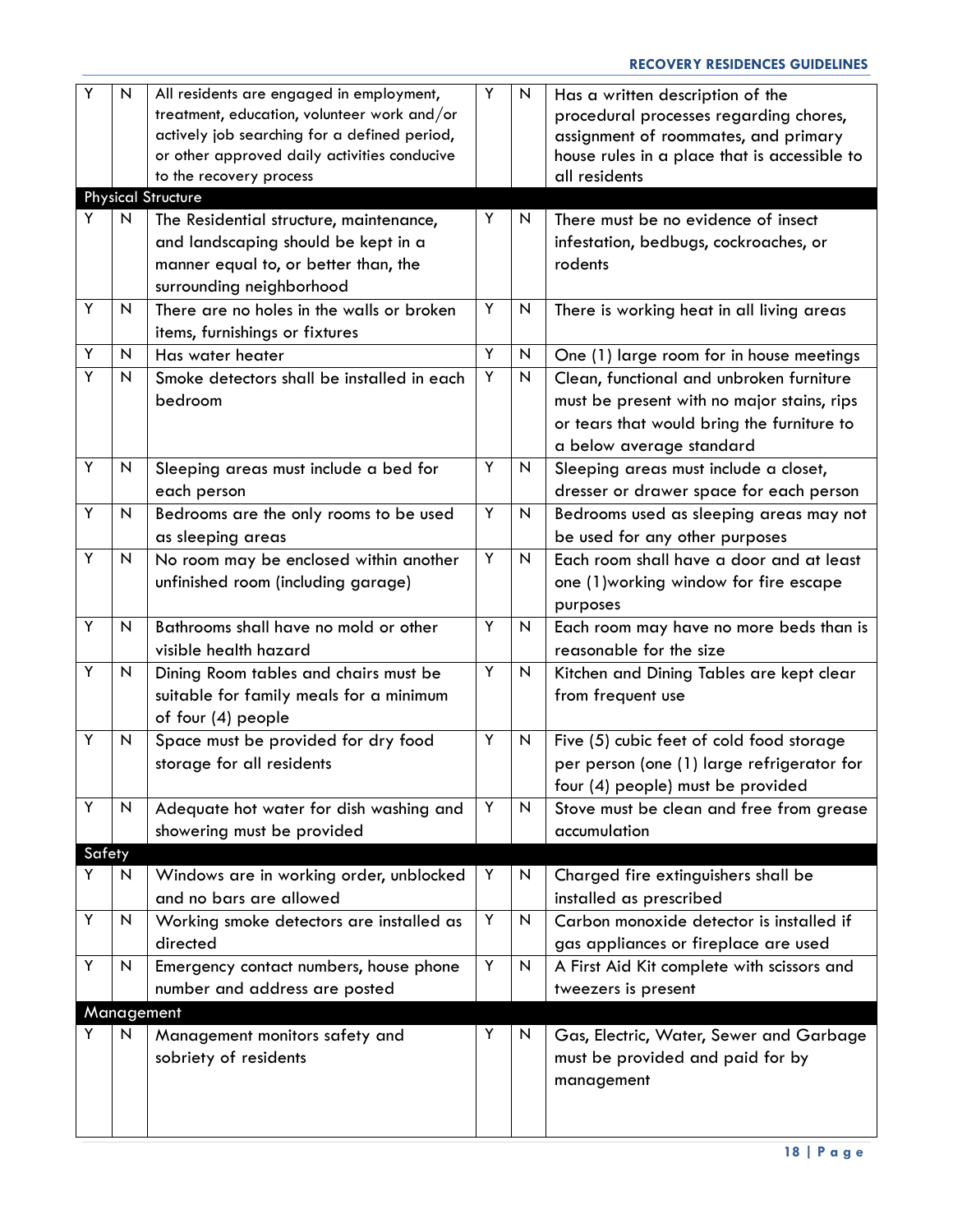| N | Management has not had, and agrees not      | N | Plumbing and electrical requests are  |
|---|---------------------------------------------|---|---------------------------------------|
|   | to have, dual relationships with residents- |   | responded to and addressed within     |
|   | Unacceptable                                |   | twenty-four (24) hours                |
| N | Maintenance requests are responded to       | N | Waste and unused items are dealt with |
|   | and addressed within one month              |   | properly                              |
| N | Record of signed house rules and resident   | N | Drug and alcohol testing must be      |
|   | agreement are kept for at least two (2)     |   | conducted and documentation completed |
|   | years post discharge                        |   |                                       |
| N | All records should be kept confidential     | N |                                       |
|   | and protected by either lock or password    |   |                                       |

#### **GLOSSARY**

The following general definitions shall apply to terminology used in these guidelines, except where specifically noted otherwise;

**DHCS**: Refers to the California Department of Health Care Services, and is the sole state agency responsible for oversight of non-medical drug and alcohol treatment services.

**ADULT FACILITY**: Refers to a residential alcohol or drug abuse recovery or treatment facility that is designed to serve adults.

**ALCOHOLICS ANONYMOUS (A.A.)**: Usually abbreviated AA is the twelve (12)-step recovery program that has helped many people stop the use of alcohol. The original program was focused on spirituality having an impact on changing a person's life, but depending on the program, these twelve (12) steps may be altered for the audience. AA is completely confidential, and it is assumed that all participants will remain anonymous.

**APPLICANT**: Refers to an individual who has applied for certification for a particular staff position within a facility, or to a director who has applied for the certification of a particular facility, depending on the context in which the term is used.

**APPLICATION FOR CERTIFICATION**: Refers to any and all forms and attachments submitted by an individual seeking certification for a particular staff position, or submitted by an individual seeking certification for a particular Recovery Residence facility.

**CCAPP**: Refers to California Consortium of Addiction Programs and Professionals, an organization which certifies Recovery Residences as well as Certified Alcohol and Drug Abuse Counselors.

**CAPACITY**: Refers to the maximum number of persons authorized to reside in a certified Recovery Residence at any one time.

**CERTIFICATE OF COMPLIANCE**: Refers to the certificate awarded to a facility that has met the certification qualifications established in these guidelines.

**CERTIFIED RECOVERY RESIDENCE**: Refers to a Recovery Residence that complies with these guidelines and has chosen to be certified according to these guidelines.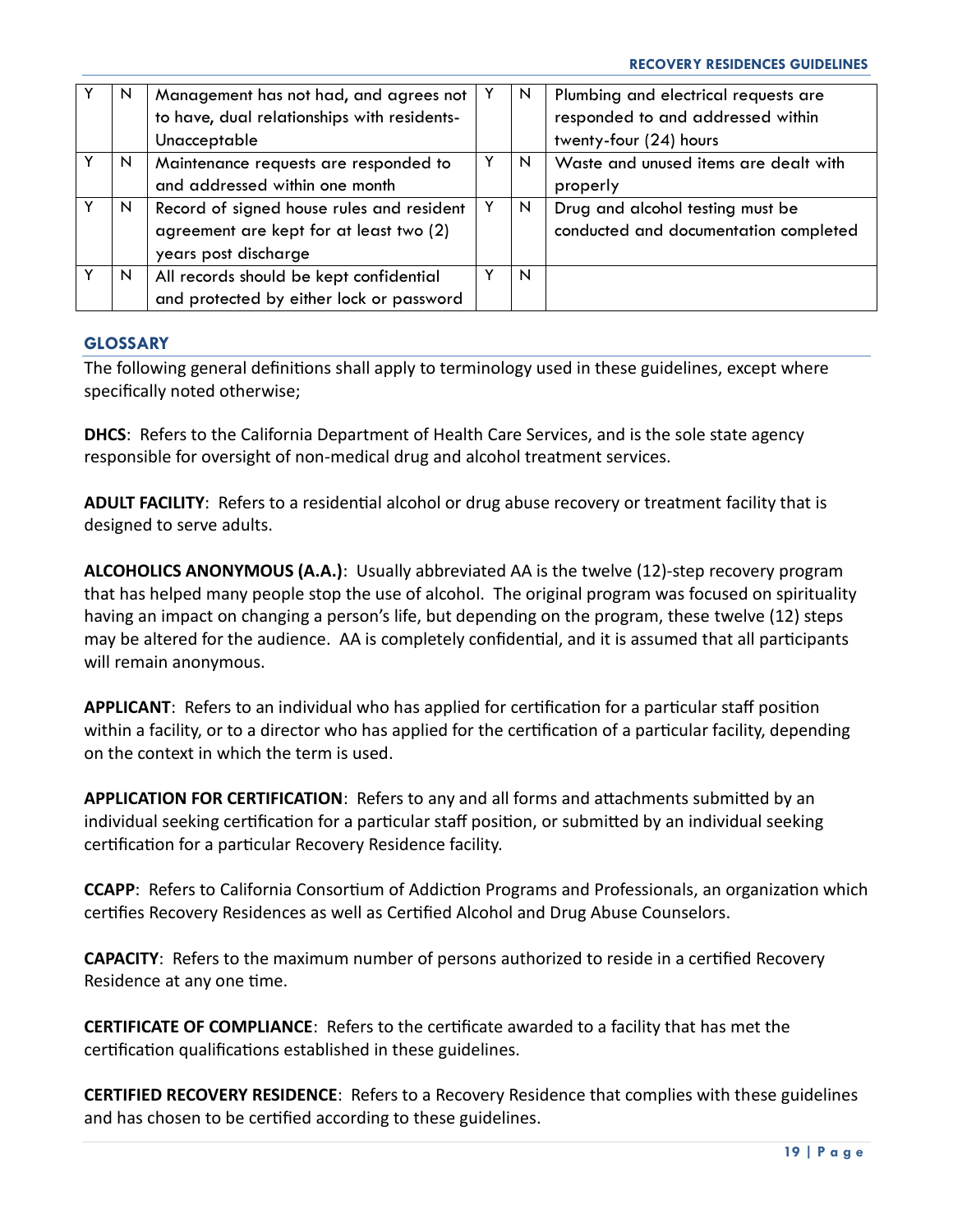**COMPLAINT**: Refers to a formal or informal negative allegation regarding a possible violation of the certification guidelines and may include, but not be limited to, criminal activity, resident safety, good neighbor policy, zoning issues, and staff or resident use or sale of drugs.

**CONVICTION**: Refers to a final judgment on a verdict or finding of guilt, a plea of guilty or a plea of *nolo contendere* for all felony or misdemeanor cases.

**COUNTY**: Refers to Contra Costa County.

**COUNTY REFERRAL**: Refers to a person who is directed to a treatment facility or Recovery Residence by any court, County department or other county provider. The referral may still be under the supervision of the court, County department or agency.

**DAY**: Refers to a calendar day unless otherwise specified.

**DEFICIENCY**: Refers to failure to comply with certification guidelines and may be cause for denial of certification or notice of sanction.

**DIRECTOR/FACILITY ADMINISTRATOR**: Refers to the individual responsible for the overall management of a Recovery Residence.

**FACILITY**: Refers to a certified Recovery Residence, and includes those facilities that accept County funds.

**GOOD NEIGHBOR POLICY**: Refers to the assurance that all certified Recovery Residences operate in a manner that does not alienate the community.

**CONTRA COSTA COUNTY BEHAVIORAL HEALTH ALCOHOL AND OTHER DRUGS (CCCBH AODS) ADMINISTRATION**: Refers to the operating Division's unit responsible for Recovery Residence certification and compliance.

**MANDATORY TRAININGS/MEETINGS**: Refers to scheduled trainings/meetings convened by CCCBH AODS and/or Contra Costa County Probation Department.

**NA:** Narcotic Anonymous**.** A **Narcotics Anonymous** group is any meeting of two or more recovering addicts who meet regularly at a specific time and place for the purpose of recovery from the disease of addiction. All **Narcotics Anonymous** groups are bound by the principles of the Twelve (12) Steps and Twelve (12) Traditions of **NA**.

**POSITIVE TEST**: Refers to a resident's positive test result from the use of alcohol, drugs, or nonprescribed medications/narcotic pain killers.

**PREMISES**: Refers to the land, building, or other structures included in the certification issued for a Recovery Residence.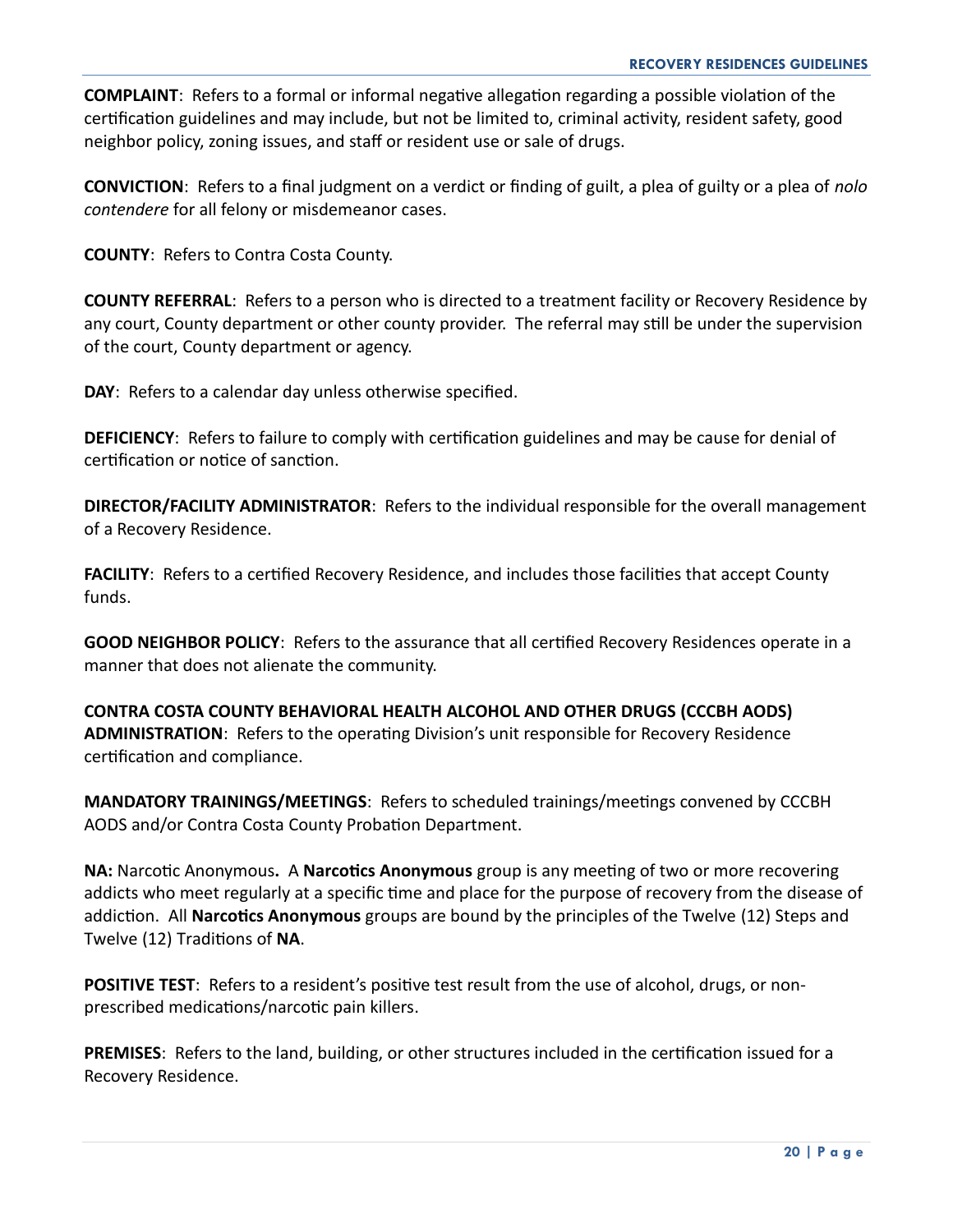**PROGRESS REPORT**: Refers to the written or oral indications of a resident's overall progress in the Recovery Residence in which he or she is participating as a result of a court order or condition of probation.

**QUALITY ASSURANCE (QA) TEAM:** AODS Administration staff directly responsible for ensuring that Recovery Residence standards are met.

**RELAPSE**: Refers to an instance or period during which a resident uses drugs and/or alcohol during or following participation in a substance use disorder treatment program.

**RESIDENT**: Refers to an individual who resides in a certified Recovery Residence.

**RESIDENTIAL**: Refers to a live-in substance use disorder treatment facility.

**REVOCATION OF CERTIFICATION**: Refers to a disciplinary action recommended by the Alcohol and Other Drugs Administration and imposed upon a Recovery Residence following non-compliance with these certification guidelines. In an emergency that jeopardizes public safety and/or the safety of the residents, the AODS Administration may revoke certification subject to further review. When revocation occurs, all County-referred residents are removed from the Recovery Residence and may not accept further County referrals until the revocation is lifted.

**SANCTION**: Refers to a disciplinary action designed to secure enforcement of the Recovery Residence certification guidelines through the imposition of a penalty for a violation of the guidelines.

**RECOVERY RESIDENCE CERTIFICATION COORDINATOR**: Refers to the Contra Costa County Behavioral Health SUD System of Care Administrator, or his/her designee, responsible for the overall management and coordination of the certification program.

**RECOVERY RESIDENCE**: Refers to a facility that offers an alcohol-free and drug-free residence for individuals, during or following participation in a substance use disorder treatment program, without any on-site drug or alcohol treatment services. A certified Recovery Residence is one that complies with these certification guidelines.

**SUSPENSION OF CERTIFICATION**: Refers to a disciplinary action taken by the SUD System of Care Administrator to rescind certification for a specific period of time pursuant to these guidelines, during which time the facility may not receive any referrals from any court, County department or agency. Residents of the Recovery Residence prior to the suspension may remain in the Recovery Residence.

**UNUSUAL OCCURANCE**: Refers to any event or situation that has occurred at the Recovery Residence facility that may have caused, or has the potential to cause, physical or psychological harm to individuals who are receiving services from the Recovery Residence facility. This definition also applies to visitors.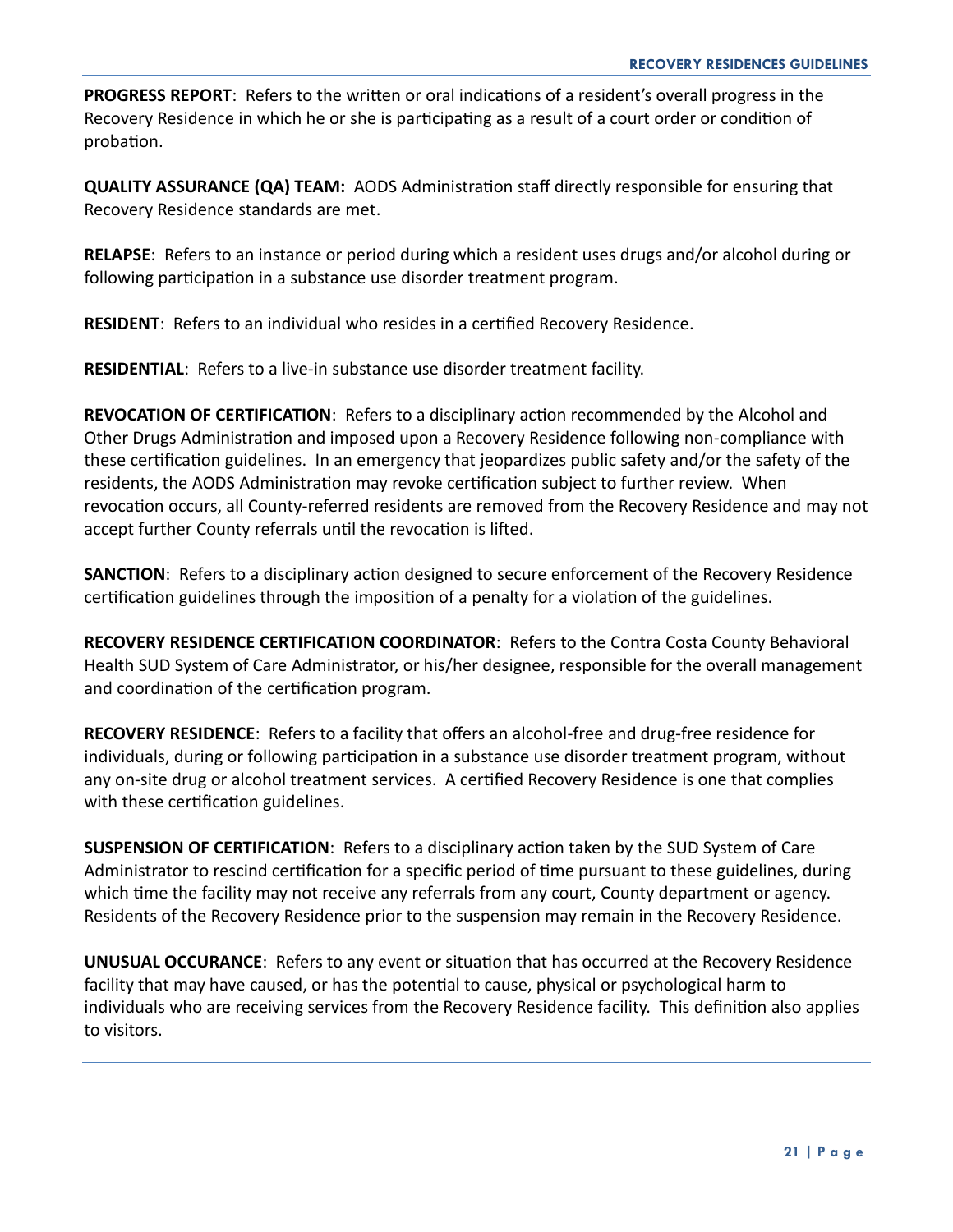#### **PREPARING YOUR APPLICATION PACKAGE**

To ensure proper processing of your application to the California Consortium of Addiction Programs and Professionals (CCAPP), make sure you have enclosed the following, filled out completely and signed with a check for the appropriate amount.

- $\star$  Application for Certification
- $\bigstar$  Site Visit Form and Fee
- $\star$  Copy of Standards of Operation
- $\star$  Copy of Admission and discharge
- $\star$  Copy of Eligibility for Residency
- $\star$  Copy of House Rules
- $\star$  Copy of Confidentiality Policy
- $\star$  Copy of Sexual Harassment and Verbal Abuse Policy
- $\star$  Copy of Weapons, Alcohol, Illegal Drugs and Illegal Activity Policy
- $\star$  Copy of Prescribed Medication Policy
- $\star$  Copy of Drug and Alcohol Testing Protocol
- $\star$  Copy of Your Testing Log
- $\star$  Copy of Your Relapse Policy
- $\star$  Copy of Documentation/Record Keeping
- $\star$  Copy of Incident Report Policy
- $\star$  Copy of Grievance Policy and Procedures
- Copy of Manager's Requirements (Job Description)
- $\star$  Copy of Code of Conduct
- ★ Copy of Conflict of Interest Statement
- $\star$  Physical Environment of the Recovery Residence
- $\star$  Copy of Continuity Policy
- $\star$  Building Permits and Fire Clearance, if any
- $\star$  Article of Incorporation, if any